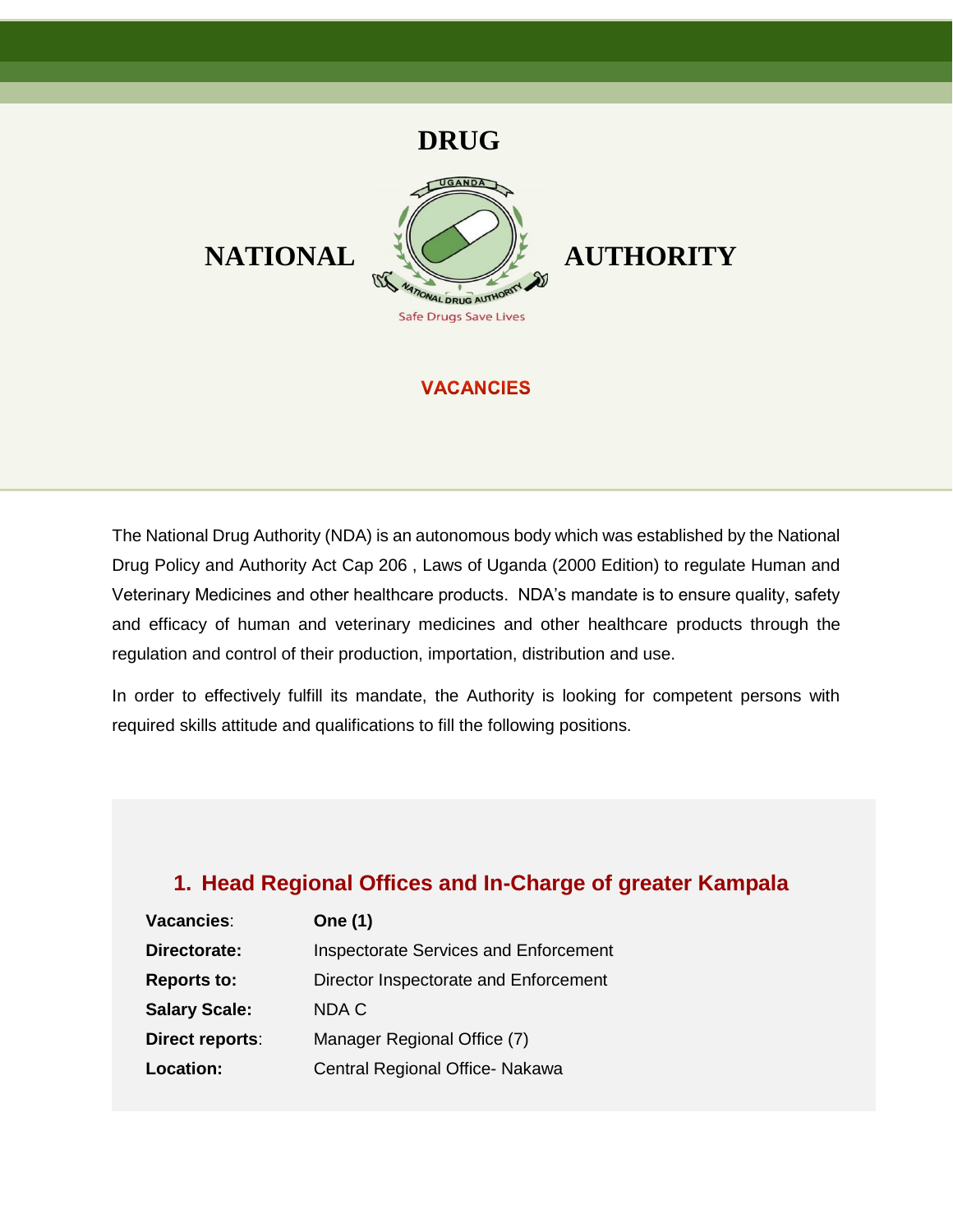#### **Job purpose:**

- To be responsible for the coordination, administration and efficient functioning of all NDA regional offices / branches including their operations, security and safety in accordance with NDA's strategic objectives**.**
- In charge of the regulation of all pharmacies and drug outlets within greater Kampala in accordance with NDA regulatory standards.

- Provides leadership, on policy, regulatory and operational direction regarding Product regulation and safety; delegates day to day operations to Regional Managers.
- Understand NDA's strategic direction and manage the Regions performance to key performance metrics
- To ensure that greater Kampala and all Regions focus on Safety, Quality, and Efficacy;
- To manage & coordinate inspection of Pharmacy and Drug outlet premises for issuance of certificates of suitability and licenses
- To develop and implement strategies for institutionalization of best regulatory operational practices in accordance with NDA's core values and rules
- To coordinate the development of the budget for the Regions and ensure effective budget management with the objective of cost saving
- To participate in quarterly and annual performance/management review meetings and report on progress on planned activities and guide management decisions for continual improvement.
- To ensure stakeholders, pharmaceutical service providers and the general public receive the right information on pharmaceutical products.
- Co-ordinate with local Governments to increase the NDA's visibility and to enhance new and existing collaboration opportunities
- Work to ensure that NDA is delivering an excellent client experience.
- To collaborate with other Departments and Directorates in furtherance of the vision, mission, goals and strategic objectives of NDA
- To supervise field operations, evaluate and manage the resources and processes required for the successful completion of such operations.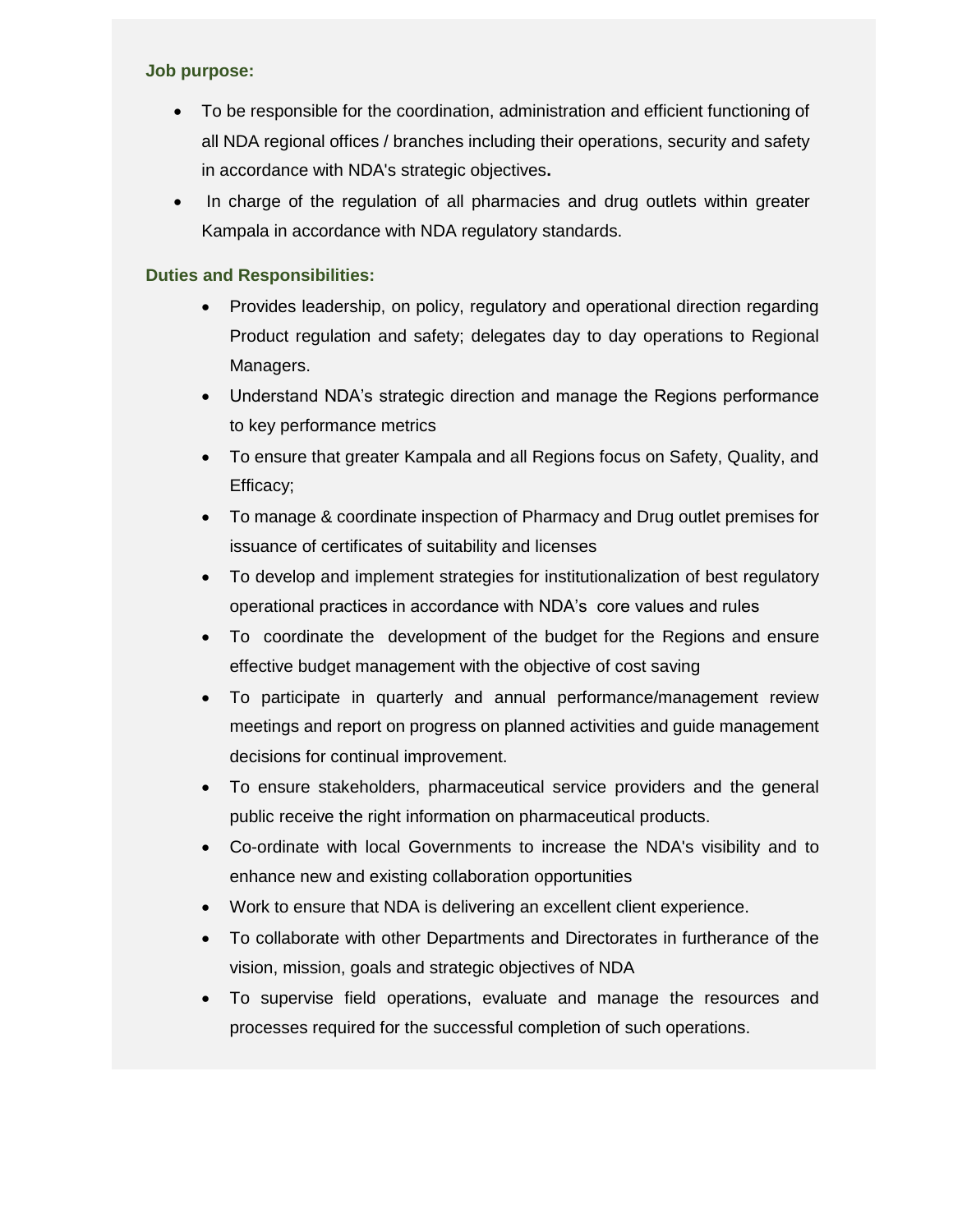Undertake any other responsibilities, tasks or activities as may be assigned from time to time.

### **Education:**

- Minimum of a Bachelor's degree in Pharmacy, Veterinary and Master's degree in Pharmacy, Public Health, Pharmaceutical Sciences, Business Administration,
- Post graduate diploma in management (for those with only science degrees). Registration with relevant professional body is a must

### **Experience**

- Minimum of ten (10) years relevant working experience
- Minimum of five (5) years as a manager or at Senior Management Level

### **Key Competencies**

- This position requires risk analysis, critical thinking and the ability to provide solutions to the benefit of NDA Regional Offices.
- Excellent problem solving skills are required
- Proficiency in computer applications especially MS office packages and good presentation skills.
- High Integrity and attention to detail
- Ability and willingness to participate in field activities, frequently; and sometimes beyond normal working hours.
- People Management skills

# **2. Head Enforcement**

| Vacancies:             | <b>One (1)</b>                        |
|------------------------|---------------------------------------|
| Directorate:           | Inspectorate Services and Enforcement |
| <b>Reports to:</b>     | Director Inspectorate and Enforcement |
| <b>Direct reports:</b> | <b>Regulatory Officers</b>            |
| <b>Salary Scale:</b>   | NDA C                                 |
| Location:              | <b>Head Office</b>                    |

### **Job Purpose:**

To ensure compliance to the National drug policy and Authority Act**.**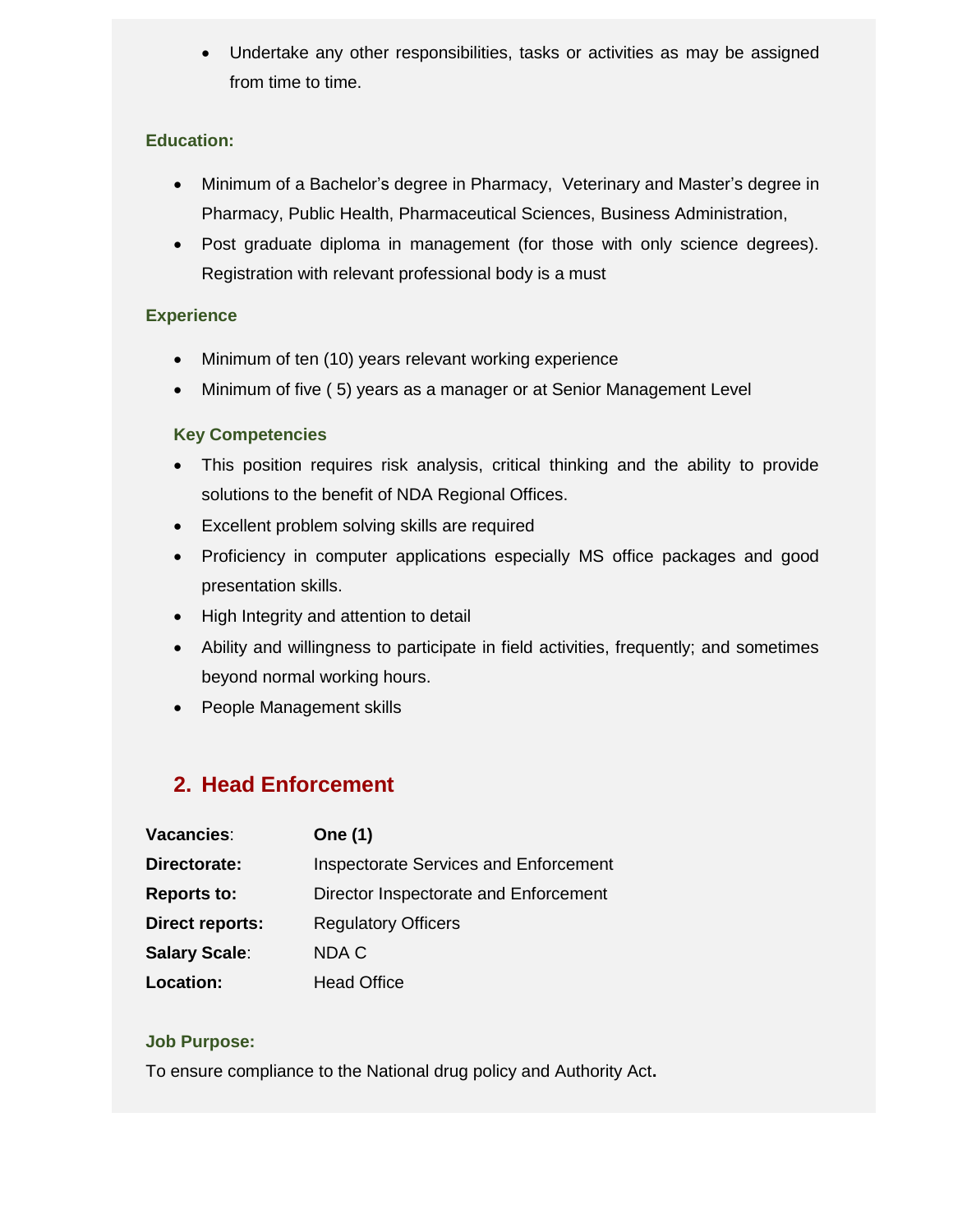- To conduct investigations and enforcement activities.
- Carry out investigations in the following but not limited to:
	- i. advertising of prescription only medicines to the public
	- ii. the production and distribution of falsified pharmaceutical products
	- iii. Un authorised importation and diversion of pharmaceutical products from and into legal distribution networks
	- iv. false or misleading pharmaceutical claims for unlicensed products
- To recommend withdrawal of licenses of offenders and document cases for prosecution.
- To plan and collaborate with other institutions regarding the enforcement of relevant legislation and regulations
- To lead and supervise enforcement operations in compliance with NDA regulatory standards.
- To partner and work with relevant stakeholders to build intelligence on illegal activities in the pharmaceutical sector.
- To provide reports and advise the Director on all matters pertaining to enforcement
- To work and partner with the Manager Public Relations and Communications to sensitize the pharmaceutical sector and general public on matters of pharmaceutical regulation and compliance respectively.
- To work with other Directorates to develop an online database for educating and informing the general public on all illicit, falsified and counterfeit medicines and products
- To develop guidelines, manuals and standard operating procedures (SOPs) for the department.
- Collaborate with Local Government Authorities to ensure compliance with NDA Act.
- Provide leadership to staff in the unit by ensuring effective support, capacity building, performance management and motivation strategies are applied to enable delivery of effective services and results
- Undertake any other responsibilities, tasks or activities as may be assigned from time to time.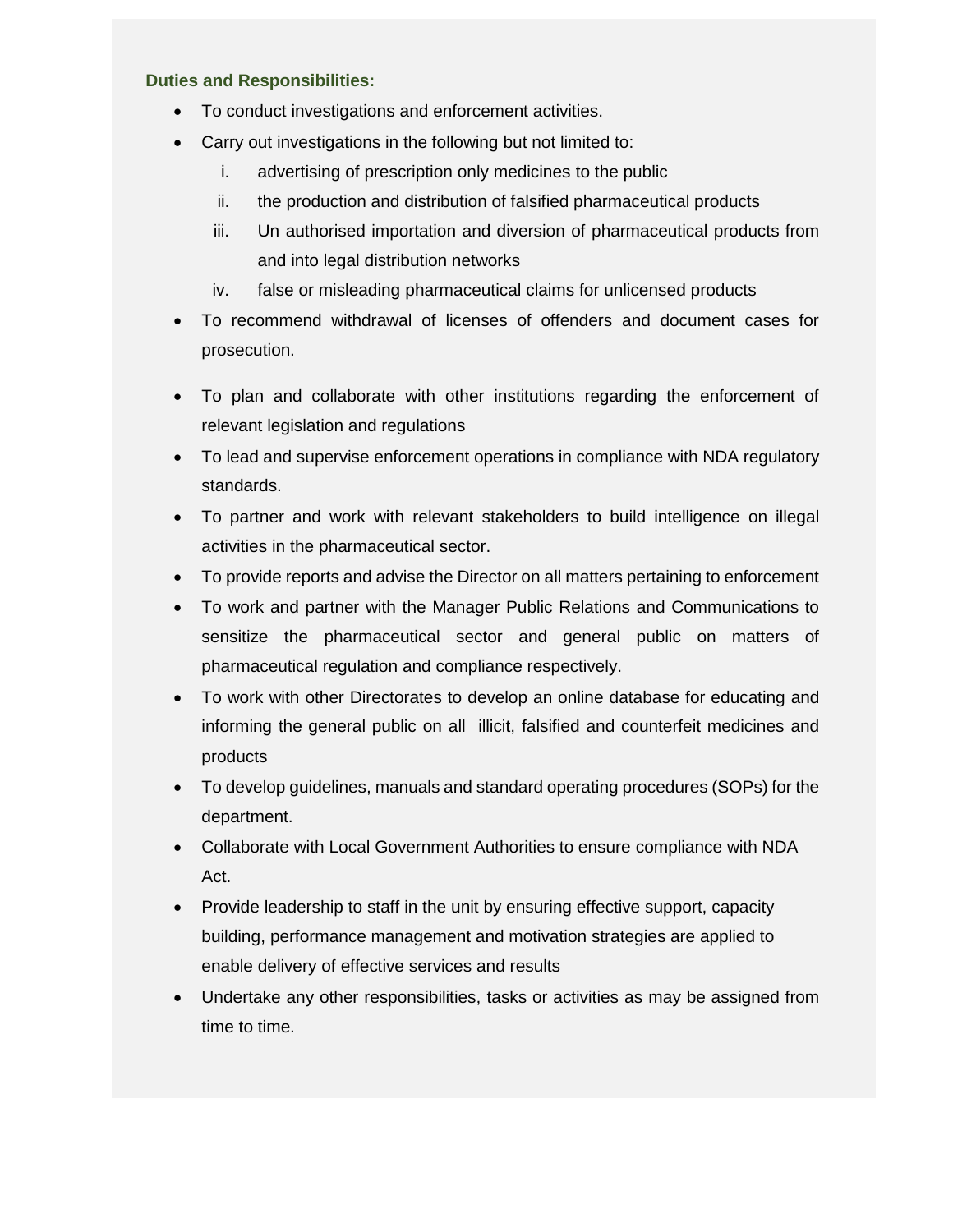- Minimum of a Bachelor's and Master's degree in Pharmacy, Pharmaceutical Sciences, Law, Veterinary, Medicine
- Diploma in Law/Criminal Justice except those with a Degree in Law.
- Registration with relevant professional body is a must

### **Experience**

- Minimum of ten (10) years relevant working experience
- Minimum of five (5) years as a manager or at Senior Management Level

### **Key Competencies**

- Strong understanding of Criminal Law.
- Good communication and interpersonal skills;
- Strong understanding of the Uganda context of pharmaceutical supply and distribution channels.
- High degree of integrity

# **3. Manager Regional Office**

| Vacancies:                               | Three $(3)$                                                        |  |
|------------------------------------------|--------------------------------------------------------------------|--|
| Directorate:                             | Inspectorate Services and Enforcement                              |  |
| <b>Reports to:</b>                       | <b>Head Regional Office</b>                                        |  |
| <b>Direct Reports:</b>                   | Finance & Administration Officer, Regulatory Officers, Inspectors, |  |
| Drivers, and Admin and Stores Assistant. |                                                                    |  |
| <b>Salary scale:</b>                     | NDA D                                                              |  |
| Location:                                | <b>Regional offices</b>                                            |  |

### **Job Purpose:**

Implement the NDA regulatory functions in the region working collaboratively with the regional multi-functional teams and external stakeholders

### **Duties and Responsibilities:**

 Plan and coordinate all operations of the region regarding Pharmaceutical regulation in line with approved NDA strategic and business plans.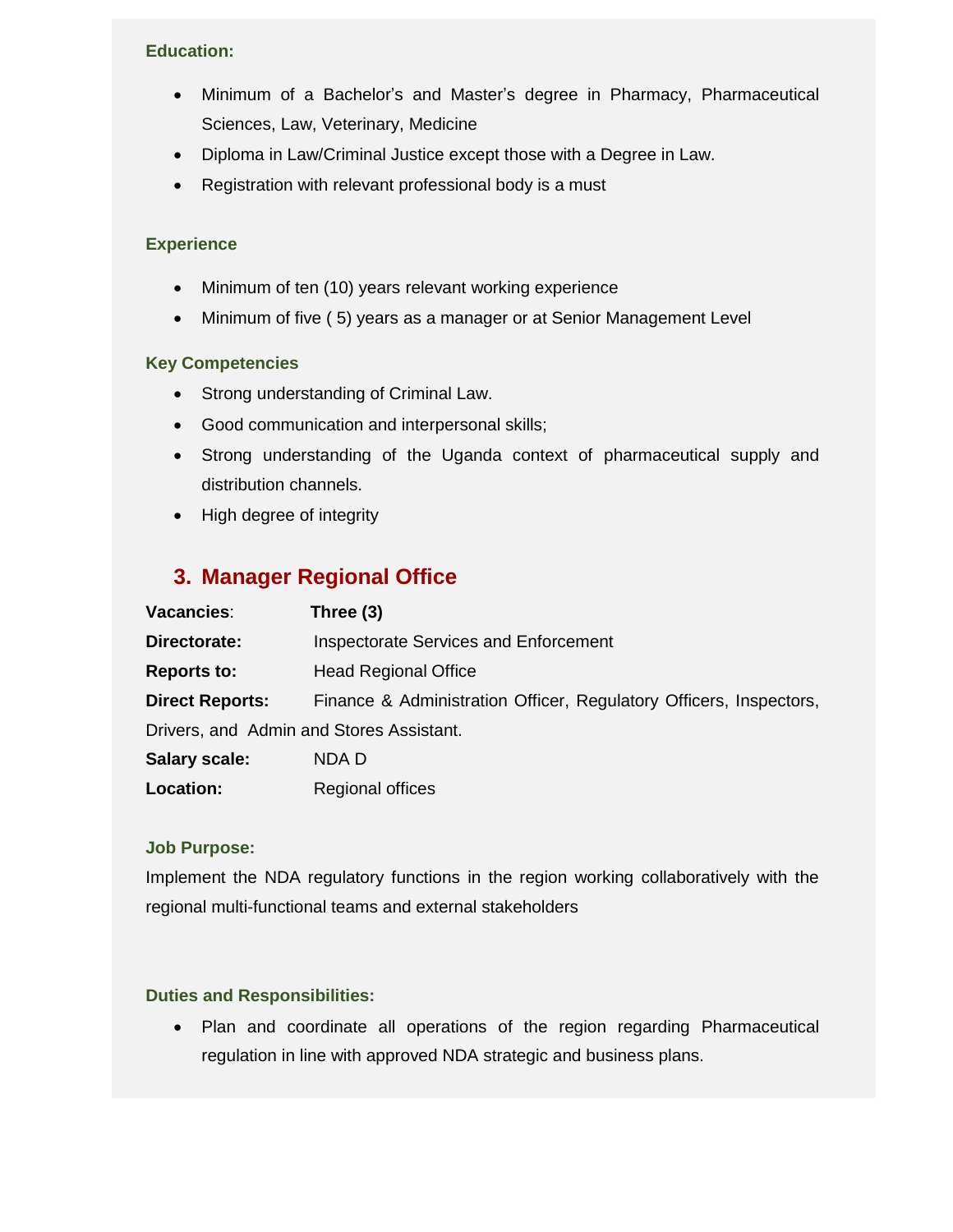- Manage and coordinate inspection of all premises for issue of certificates of suitability and licenses.
- Take action to curb all illegal activities in the region (liaise with the enforcement department as required).
- Sensitize stakeholders on the NDP/A Act, regulations and guidelines through workshops, seminars and radio talk-shows.
- Ensure proper, efficient and effective utilization of NDA resources in accordance with laid down procedures within the region.
- Supervise and manage all operations in the region.
- Provide leadership to staff in the regional office by ensuring effective support, capacity building, performance management and motivation strategies are applied to enable delivery of effective services and results
- Prepare annual budgets and work-plan for the regional office
- Undertake any other responsibilities, tasks or activities as may be assigned from time to time.

- Minimum of a Bachelor's and Master's degree in Pharmacy, Health Sciences, Pharmaceutical Sciences, Regulatory Sciences, Public Health
- Registration with relevant professional body is a must.

### **Experience**

- Minimum of eight (8) years relevant working experience in regulation
- Minimum of 5 years' experience in supervisory role.

### **Key Competencies**

- Strong understanding of the pharmaceutical regulatory legal framework.
- Good interpersonal and communication skills;
- Good working knowledge of ICT applications
- High degree of integrity
- Ability and willingness to participate in field activities, frequently; and sometimes beyond normal working hours
- Good presentation skills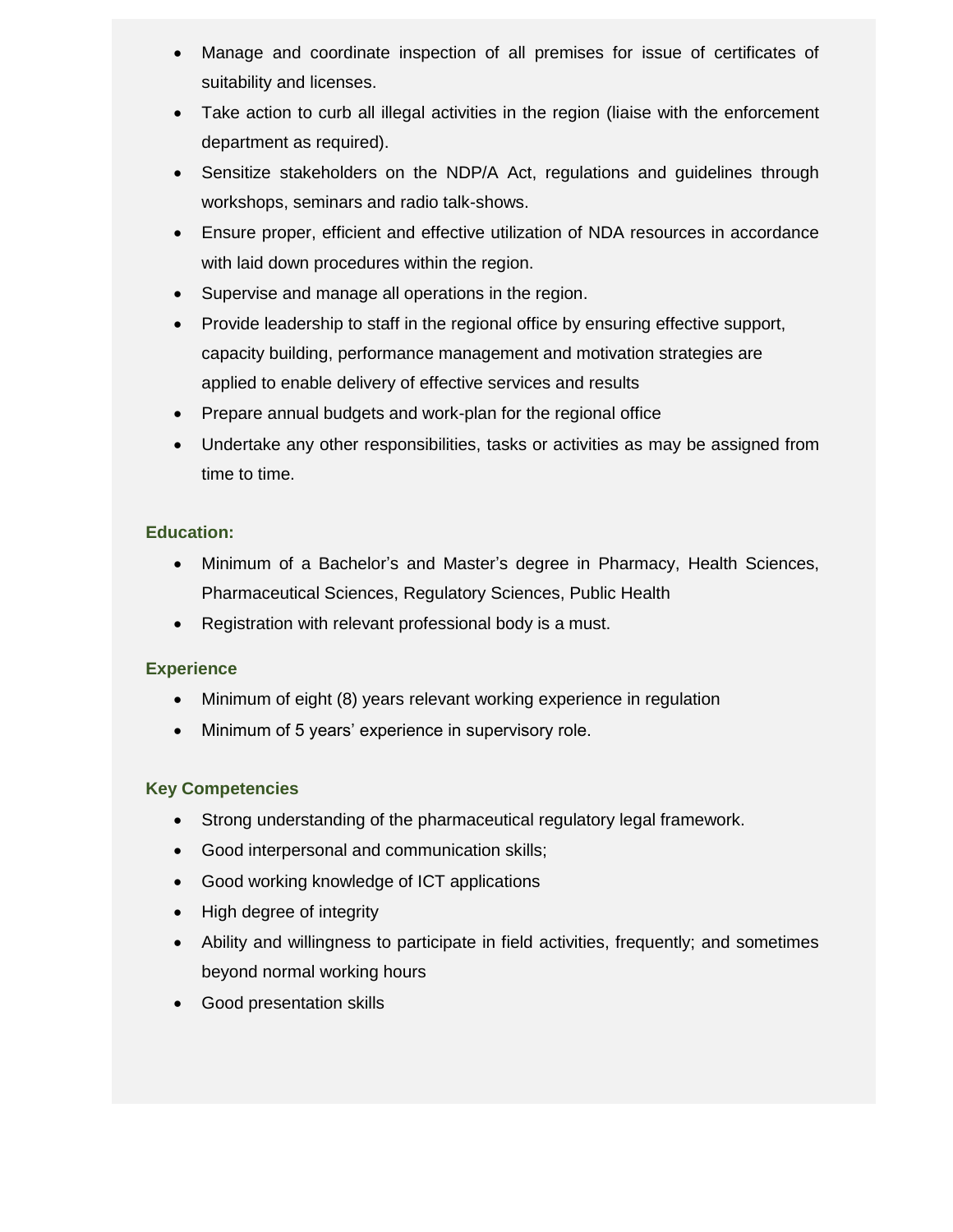# **4. Regulatory Officer - Enforcement**

| Vacancies:           | Seven (7)                                    |
|----------------------|----------------------------------------------|
| Directorate:         | <b>Inspectorate Services and Enforcement</b> |
| <b>Reports to:</b>   | <b>Head Enforcement</b>                      |
| Direct reports:      | N/A                                          |
| <b>Salary Scale:</b> | <b>NDAF</b>                                  |
| <b>Location:</b>     | <b>Head Office and Regional Offices</b>      |

### **Job Purpose:**

To participate in enforcement function of NDA as laid down in the NDA Act Cap.206

### **Duties and Responsibilities:**

- To conduct compliance inspections and conduct enforcement against violators of the NDP Act.
- To confiscate and remove for further assessment and or other action, pharmaceuticals suspected to be in contravention of the regulation.
- To participate in the development of guidelines, manuals and standard operating procedures (SOPs) for the department
- To make reports on compliance and submit them to the supervisor together with recommendations for enforcement
- Provide regulatory reviews of client complaints and feedback.
- To participate in preparation of charge sheets as may be required
- Conduct intelligence gathering about illicit drug dealers / outlets.
- Undertake any other responsibilities, tasks or activities as may be assigned from time to time.

### **Education:**

 Minimum of a Bachelor's degree in Pharmacy, Veterinary, Medicine, Dental surgery, Biomedical sciences, or Law + Diploma in Pharmacy from a recognized Institution

### **Experience**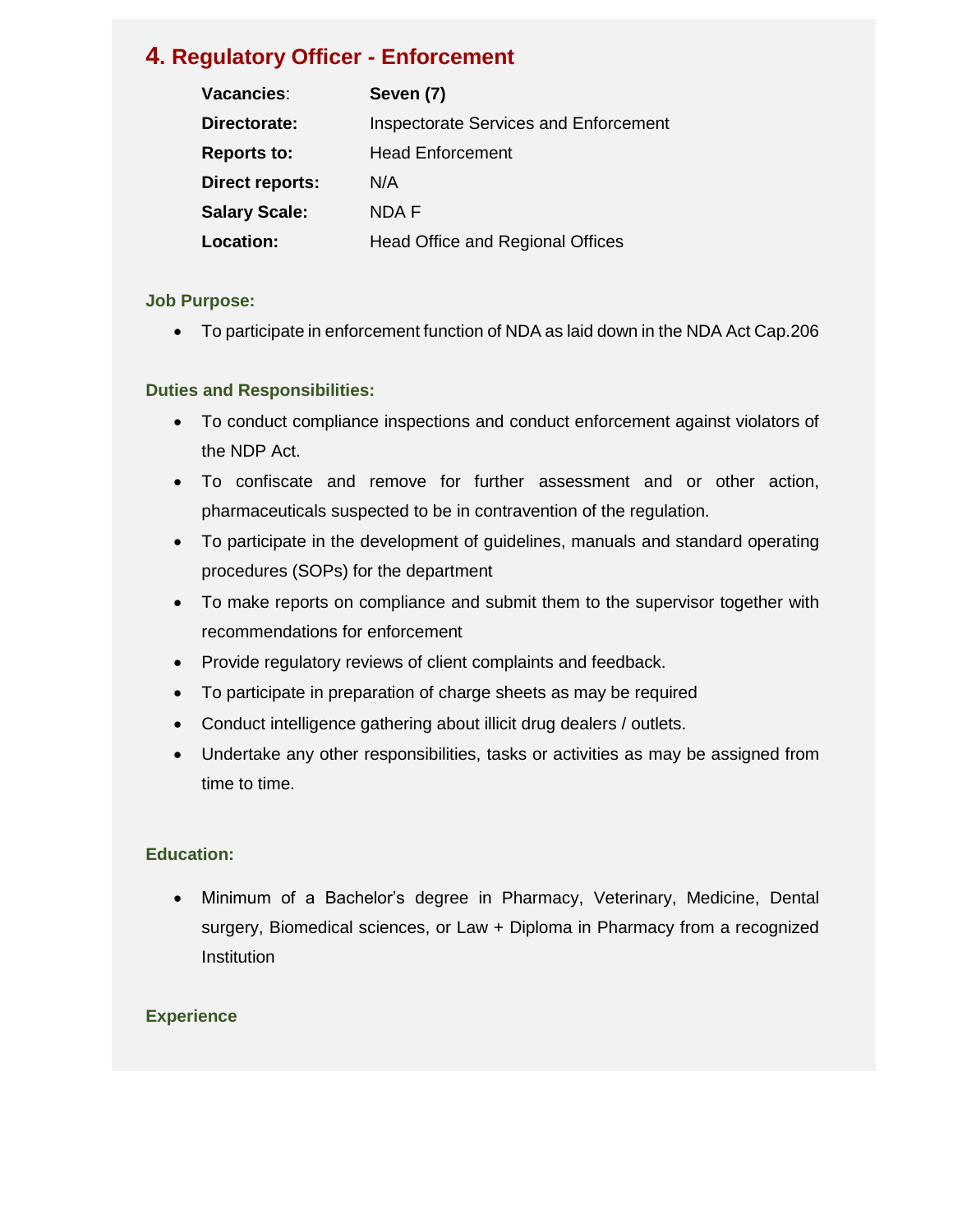- Minimum of three (3) years working experience in a reputable pharmaceutical establishment.
- Experience in regulatory affairs is an advantage

### **Key Competencies**

- Proficiency in computer applications especially MS office packages
- High level of Integrity
- Keen attention to detail.
- Good communication and interpersonal skills

# **5. Regulatory Officer**

| Vacancies:             | Three (3)                                        |
|------------------------|--------------------------------------------------|
| Directorate:           | Inspectorate and Enforcement                     |
| <b>Reports to:</b>     | <b>Managers or Principal Regulatory Officers</b> |
| <b>Direct Reports:</b> | N/A                                              |
| <b>Salary Scale:</b>   | NDA F                                            |
| <b>Location:</b>       | <b>Head Office and Regional Offices</b>          |

### **Job purpose:**

 To conduct inspections of drug outlets dealing in the manufacture, handling import and distribution of drugs and other healthcare products for compliance to the National Drug Policy and Authority Act.

- a) Pharmacists;
- To inspect pharmaceutical and manufacturing facilities within the country and abroad for compliance with Good manufacturing Practices and report on findings with recommendations.
- To inspect premises and facilities that distribute, dispense or keep custody of pharmaceutical and other health care products for suitability.
- To facilitate importation and exportation of pharmaceutical and health care products by inspecting drug consignments and collaborating with other customs agencies and agents.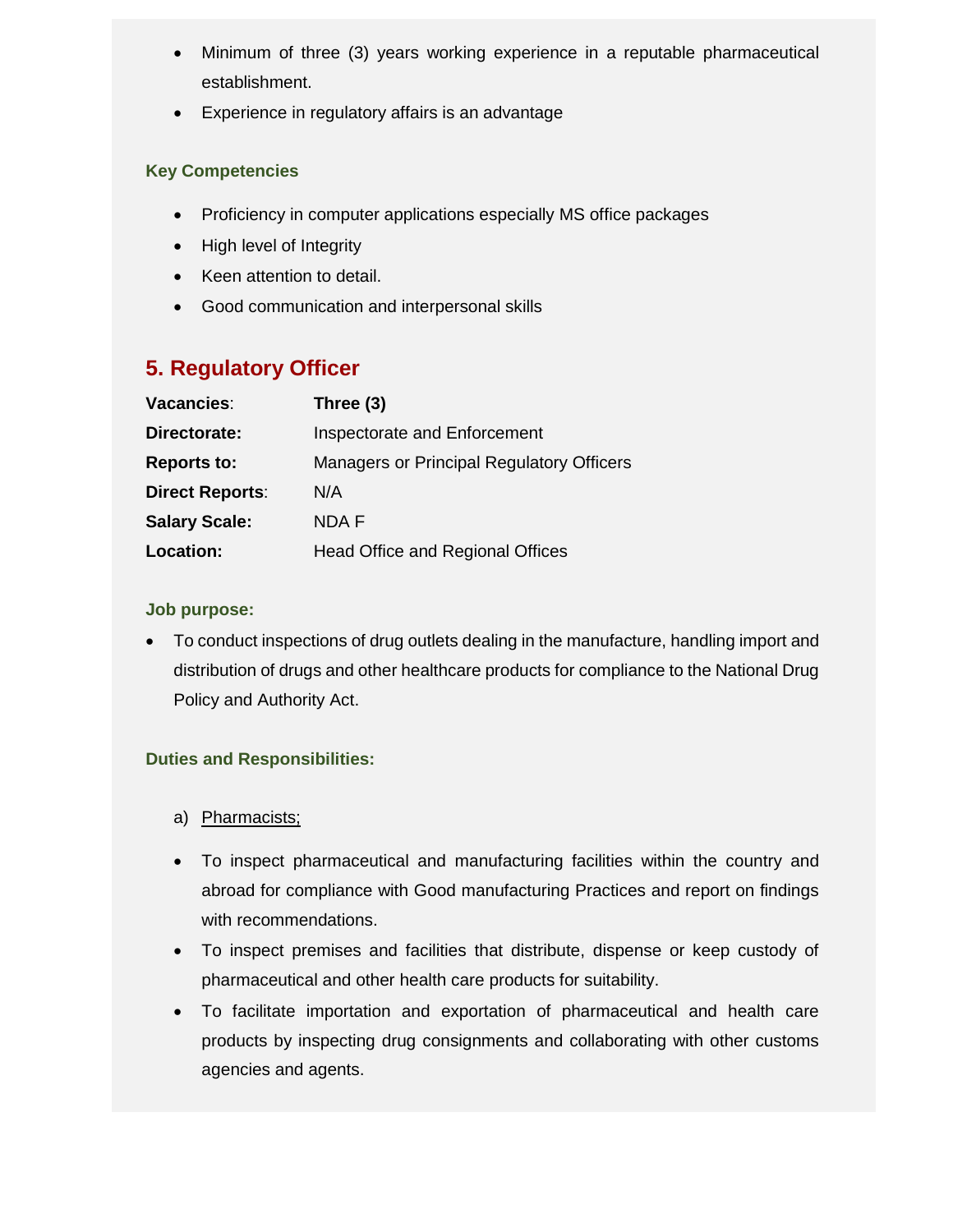- To contribute to the implementation and continuous improvement of registration and assessment, inspection and licensing processes.
- To prepare status reports on licenses, permits, imports and exports of pharmaceutical products and medical devices
- To verify documents for importation and exportation of pharmaceuticals, public health products and health devices to ensure compliance with NDA requirements.
- To conduct post marketing surveillance of medicines, herbal medicines, traditional medicines and public health products to verify consistency of product standards and submit samples to Quality Control Laboratory for analysis.
- To undertake investigations into consumer pharmaceutical product, licensing and inspection related complaints.
- To provide information to the public pertaining to regulation of pharmaceutical products
- To develop and maintain good relations with clients
- Undertake any other responsibilities, tasks or activities as may be assigned from time to time.

### b) Others

- To contribute to the implementation and continuous improvement of registration and assessment, inspection and licensing processes.
- To prepare status reports on licenses, permits, imports and exports of pharmaceutical products and medical devices
- To verify documents for importation and exportation of pharmaceuticals, public health products and health devices to ensure compliance with NDA requirements.
- To coordinate destruction of unfit, substandard drugs and healthcare products, toxic, damaged, or misbranded items.
- To conduct post marketing surveillance of medicines, herbal medicines, traditional medicines and public health products to verify consistency of product standards and submit samples to Quality Control Laboratory for analysis.
- To undertake investigations into consumer pharmaceutical product, licensing and inspection related complaints.
- To develop and maintain good relations with clients
- Undertake any other responsibilities, tasks or activities as may be assigned from time to time.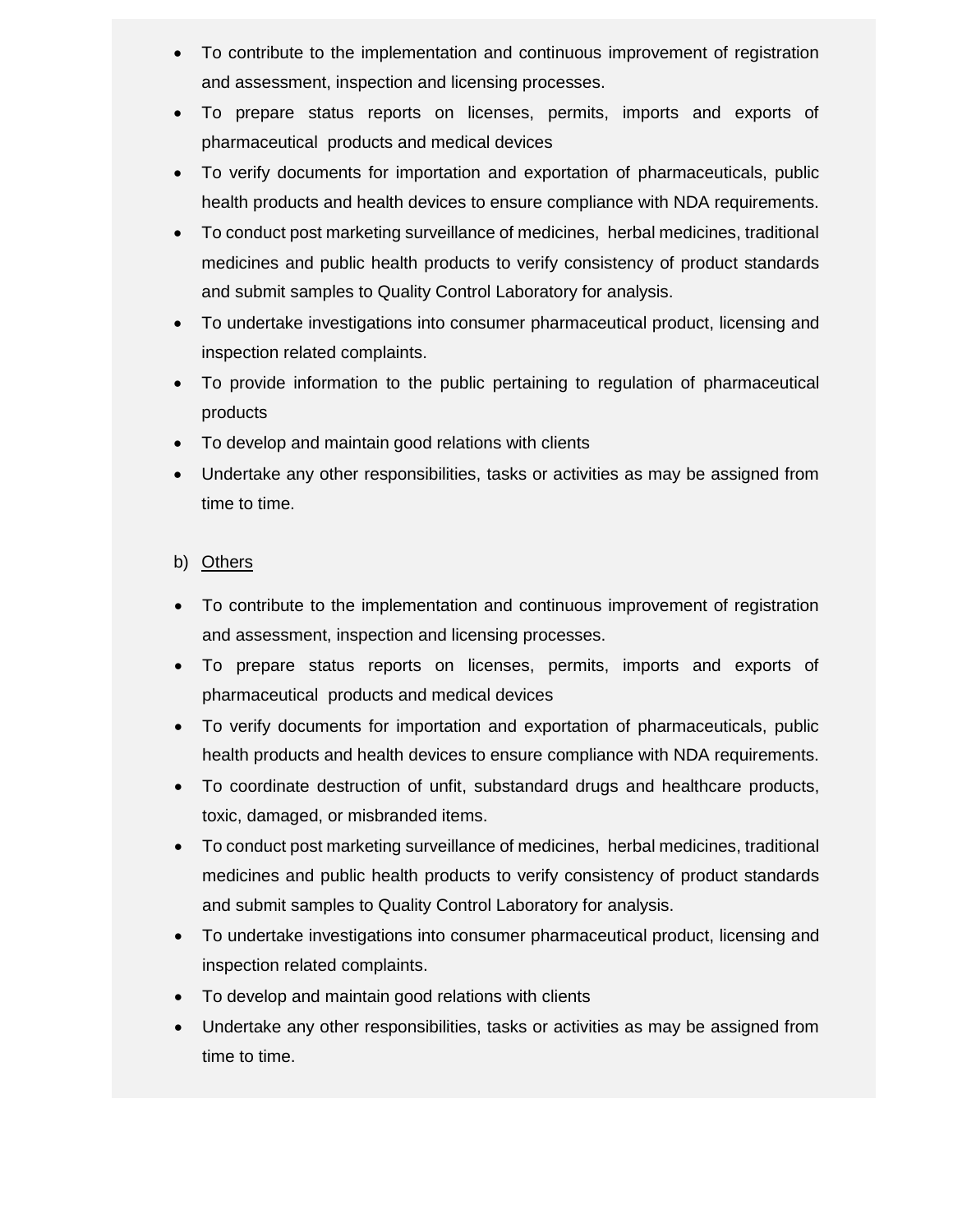Minimum of a Bachelor's degree in Pharmacy, Veterinary, Medicine, Dental surgery, Biomedical sciences, or Law + Diploma in Pharmacy from a recognized **Institution** 

#### **Experience**

- Minimum of three (3) years working experience in a reputable pharmaceutical establishment.
- Experience in regulatory affairs is an advantage

### **Key Competencies**

- Proficiency in computer applications especially MS office packages
- High level of Integrity
- Keen attention to detail.
- Good communication and interpersonal skills

# **6. Principal Regulatory Officer - Research**

| Vacancies:             | One (1)                            |
|------------------------|------------------------------------|
| Directorate:           | <b>Product Safety</b>              |
| <b>Reports to:</b>     | <b>Director Product Safety</b>     |
| <b>Direct reports:</b> | <b>Regulatory Officer Research</b> |
| <b>Salary scale:</b>   | NDA E                              |
| Location:              | <b>Head Office</b>                 |

### **Job purpose:**

Assist in the regulatory oversight and coordination of operational research and studies within NDA

- To plan and coordinate the initiation of research protocol, and support establishment of operating policies and procedures in line with NDA's overall policy framework.
- Maintain detailed knowledge of all assigned protocols and ensure that the regulatory officers adhere to all protocol requirements to ensure the validity of the research data.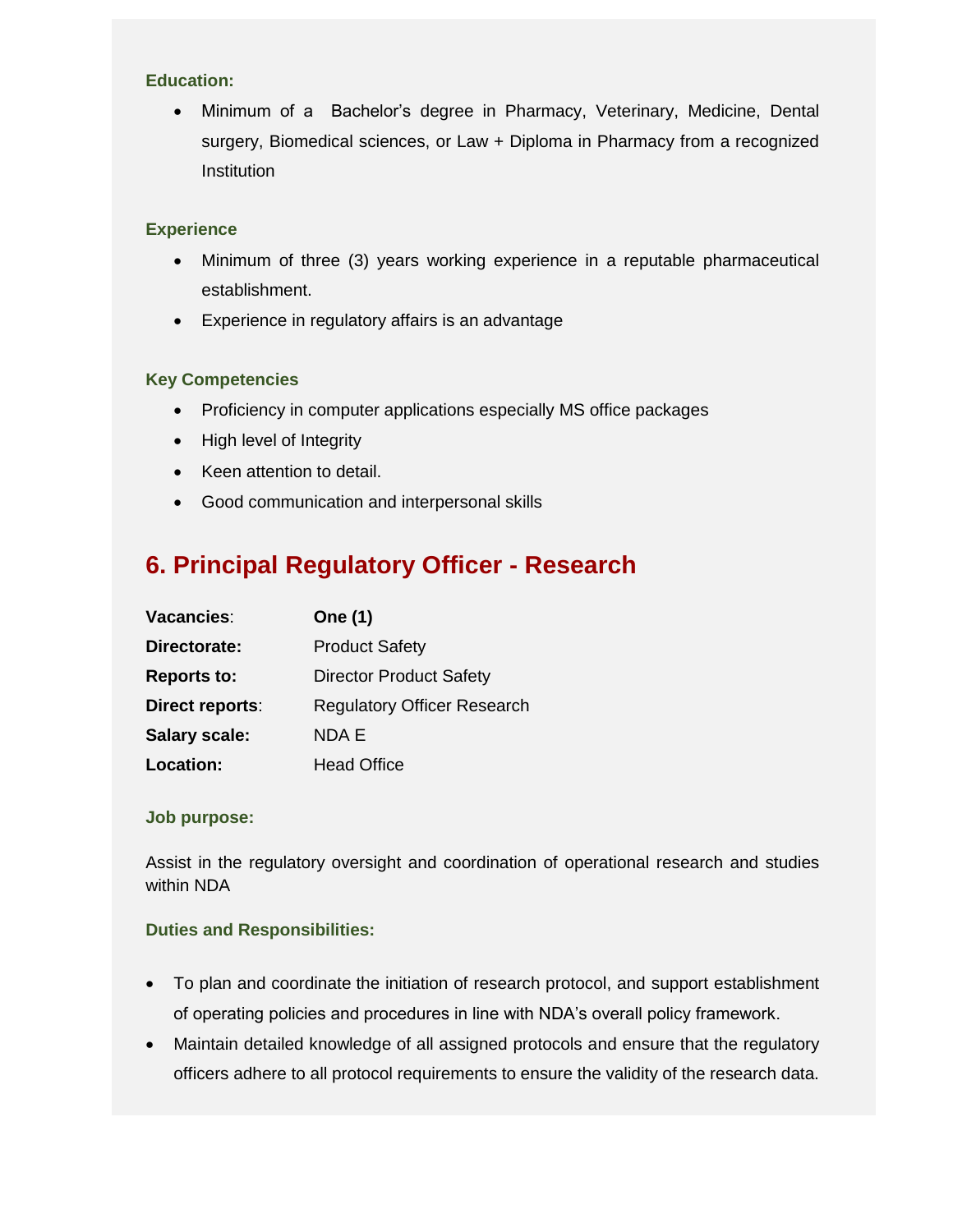- Initiating, coordinating and carrying out appropriate research for the enhancement of regulation of medicines, public health products and medical devices
- Be responsible for ensuring that all research studies maintain accurate and up-to-date regulatory files.
- Provide quality assurance of all essential documents maintained by the local personnel on site (e.g. source documents in participant files, laboratory documentation, Clinical Trials, Post Market Surveillance findings). This may be accomplished through periodic site visits for review of these documents,
- To ensure the smooth and efficient day-to-day operations of research and data collection and documentation of research activities within the Authority.
- Responsible for overseeing the collection, reviews for adherence to regulation, and tracks all regulatory documentation involved in studies
- To plan research programmes in areas that are pertinent to NDA and to ensure that such programmes are implemented
- To participate in GMP/GPP inspections.
- To disseminate research findings, presented in a meaningful format that is understandable by a non- specialist audience.
- To develop the capacity of staff in research
- Undertake any other responsibilities, tasks or activities as may be assigned from time to time.

Minimum of a Bachelor's degree in Pharmacy or Pharmaceutical Science

### **Experience**

- Minimum of eight (8) years working experience in regulation
- Minimum of 5 years' experience in Research

### **Key Competencies**

- Proficiency in computer applications especially MS office packages
- High level of Integrity
- Keen attention to detail.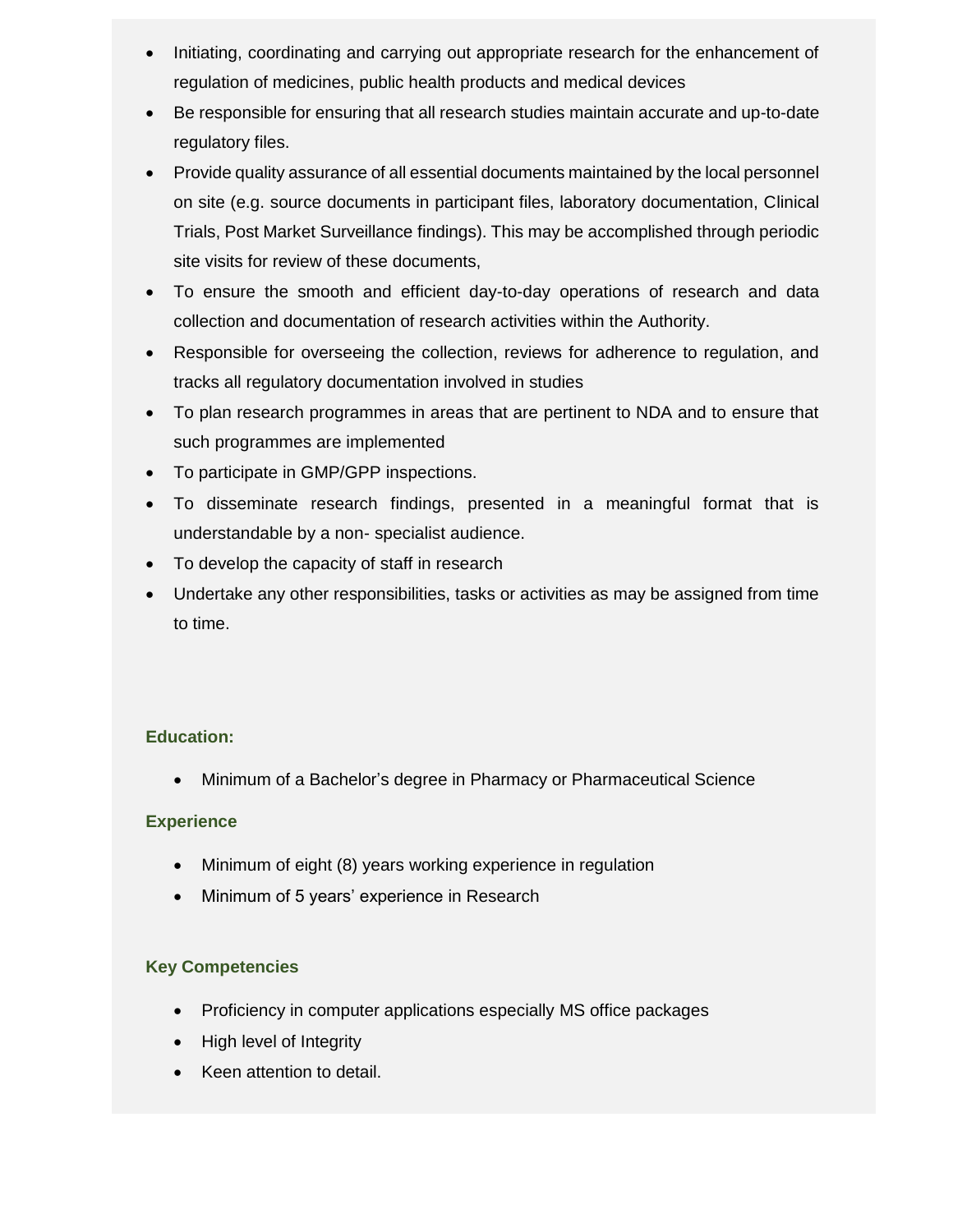Good communication and interpersonal skills

## **7. Principal Regulatory Officer - Medicines**

| Vacancies:             | <b>One (1)</b>                 |
|------------------------|--------------------------------|
| Directorate:           | <b>Product Safety</b>          |
| <b>Reports to:</b>     | <b>Director Product Safety</b> |
| <b>Direct reports:</b> | <b>Regulatory Officer</b>      |
| <b>Salary Scale:</b>   | NDA F                          |
| <b>Location:</b>       | <b>Head Office</b>             |

### **Job purpose:**

To ensure that drug-related information is disseminated to ensure appropriate use of medicines in accordance with the NDA Act

- Collect and coordinate drug-related information and disseminate to relevant stakeholders
- Ensure that drug promotional materials are vetted, approved and monitored to avoid dissemination of misleading, biased and inaccurate information on medicines
- Provide all relevant drug-related information for purposes of updating NDA's website.
- Manage the operations of a Call center.
- To sensitize the public on drug and substance abuse.
- Maintains working knowledge of regulatory changes for medicines and public healthcare products through guidelines, articles, writings and courses.
- To coordinate the reviewing of Standard Operating Procedures, guidelines, regulations related to medicines information.
- Supervise and develop the staff under their direct supervision
- Undertake any other responsibilities, tasks or activities as may be assigned from time to time.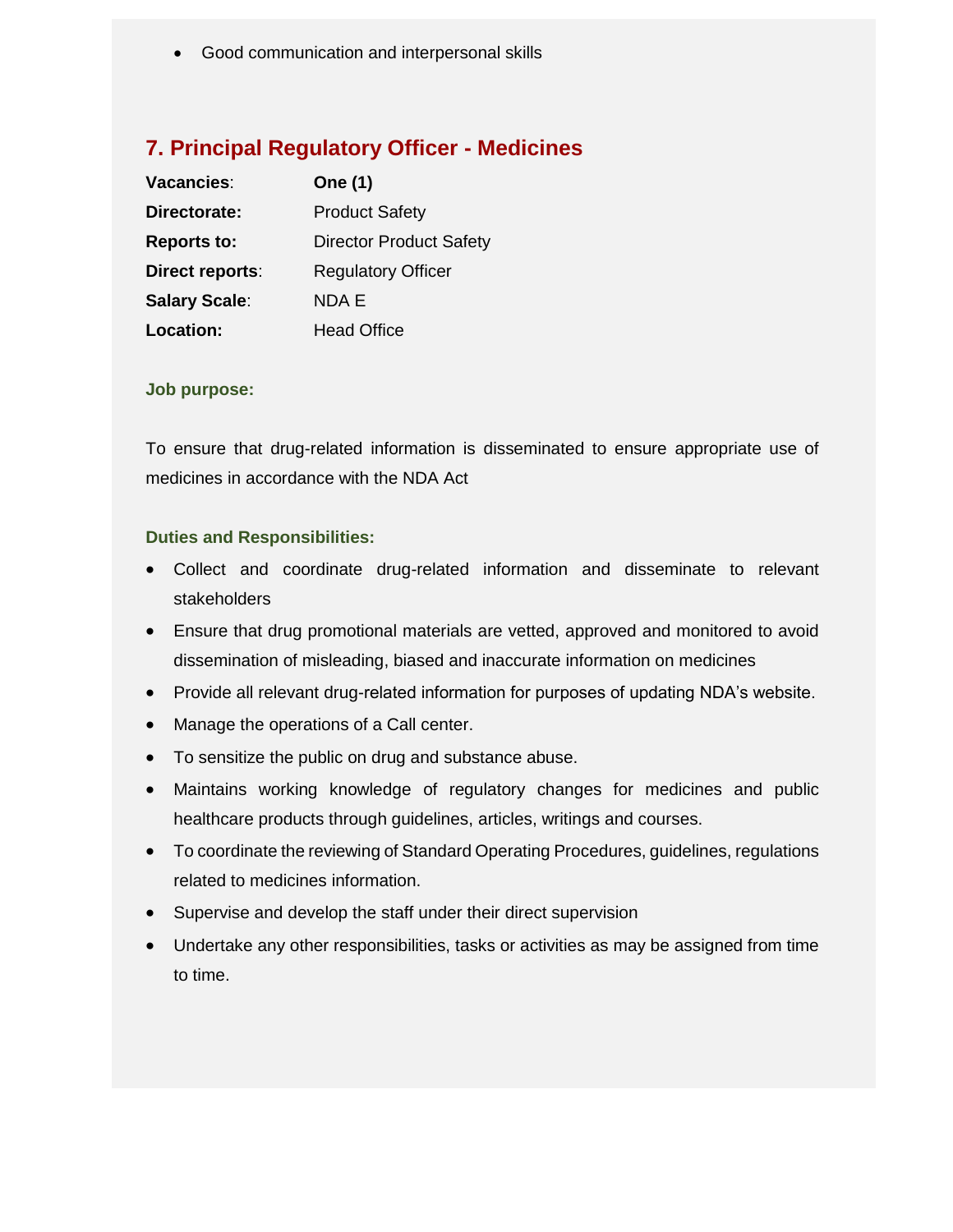Minimum of a Bachelor's degree in Pharmacy, Human Medicine, Veterinary Medicine

#### **Experience**

- Minimum of eight (8) years relevant working experience in regulation
- Minimum of 5 years' experience in relevant scientific area.

#### **Key Competencies**

- Extensive experience with clinical research sciences, regulatory affairs
- Good interpersonal and communication skills
- Good working knowledge of ICT applications.
- High degree of integrity

## **8. Principal Monitoring and Evaluation Officer**

| Vacancies:             | One (1)                             |
|------------------------|-------------------------------------|
| Directorate:           | <b>Corporate Services</b>           |
| <b>Reports to:</b>     | <b>Manager Business Development</b> |
| <b>Direct Reports:</b> | N/A                                 |
| <b>Salary scale:</b>   | NDA E                               |
| <b>Location:</b>       | <b>Head Office</b>                  |

#### **Job purpose:**

To lead and provide technical support in the design, implementation and review of NDA monitoring and evaluation activities. Specifically the Principle M&E Officer shall be responsible for compiling, analyzing and interpreting data across NDA in order to track performance and delivery of set targets.

### **Duties and Responsibilities:**

 To develop, design and implement an M&E system, guidelines, manuals and standard operating procedures for the section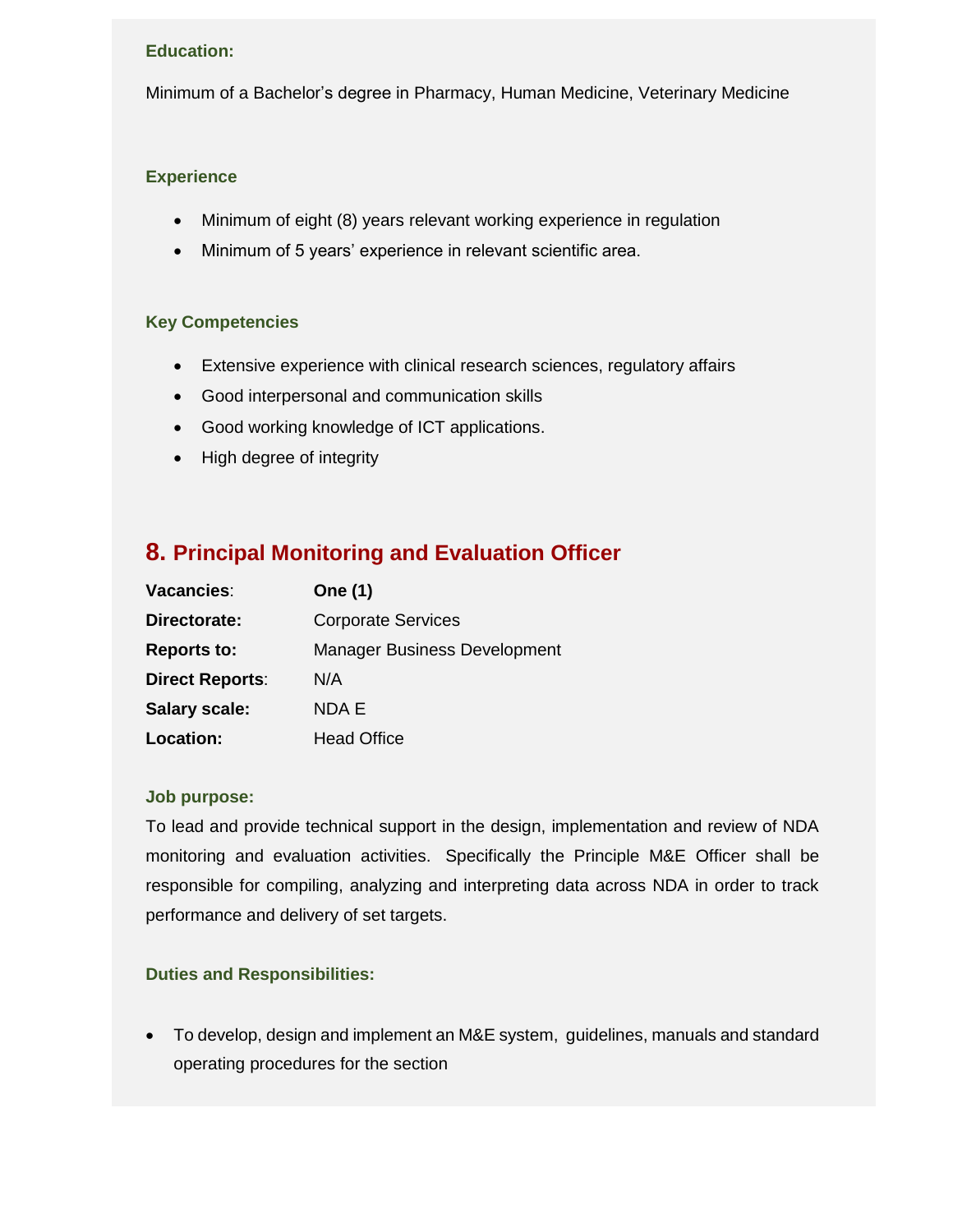- To develop entity wide monitoring and evaluation indicators, and ensure that all Directorates, Departments and units, submit regular, structured performance monitoring reports for analysis to facilitate management review and decision making
- To monitor the implementation of NDA's strategic plan, Annual work plans and projects at all levels
- Undertake Data Quality Audits to provide in-depth assessment of data quality reported by the Directorates, Departments and units and implement action plan in collaboration with them for corrective measures on identified gaps during the Data Quality Audits.
- Conduct On-site Data Verification using standardized tools to provide overall picture/statement on quality of important programmatic results and develop and implement action plan in collaboration with the relevant stakeholders for corrective measures on identified gaps during the On-site data verification.
- Prepare monthly, quarterly, annual as well as mid-term Activity / plan /programme performance monitoring reports that contains summary data, reviewing overall performance against targets and making overall recommendations.
- Lead on annual work plan performance reviews and planning workshops and assist the Secretary to the Authority in preparing and presenting relevant Authority level reports for external stakeholders
- Participate in evaluation, reviews, survey, surveillance or activities focusing on the overall NDA performance tracking, measurement and reporting.
- Manage monitoring and evaluation data, including creation of databases and, data cleaning
- Undertakes survey initiatives; designs data collection tools; reviews, analyzes and interprets responses, identifies problems/issues and prepares conclusions.
- Undertake any other responsibilities, tasks or activities as may be assigned from time to time.

Minimum of a Bachelor's degree in Economics, Statistics, Business Administration Relevant qualifications / Certificate in Monitoring and Evaluation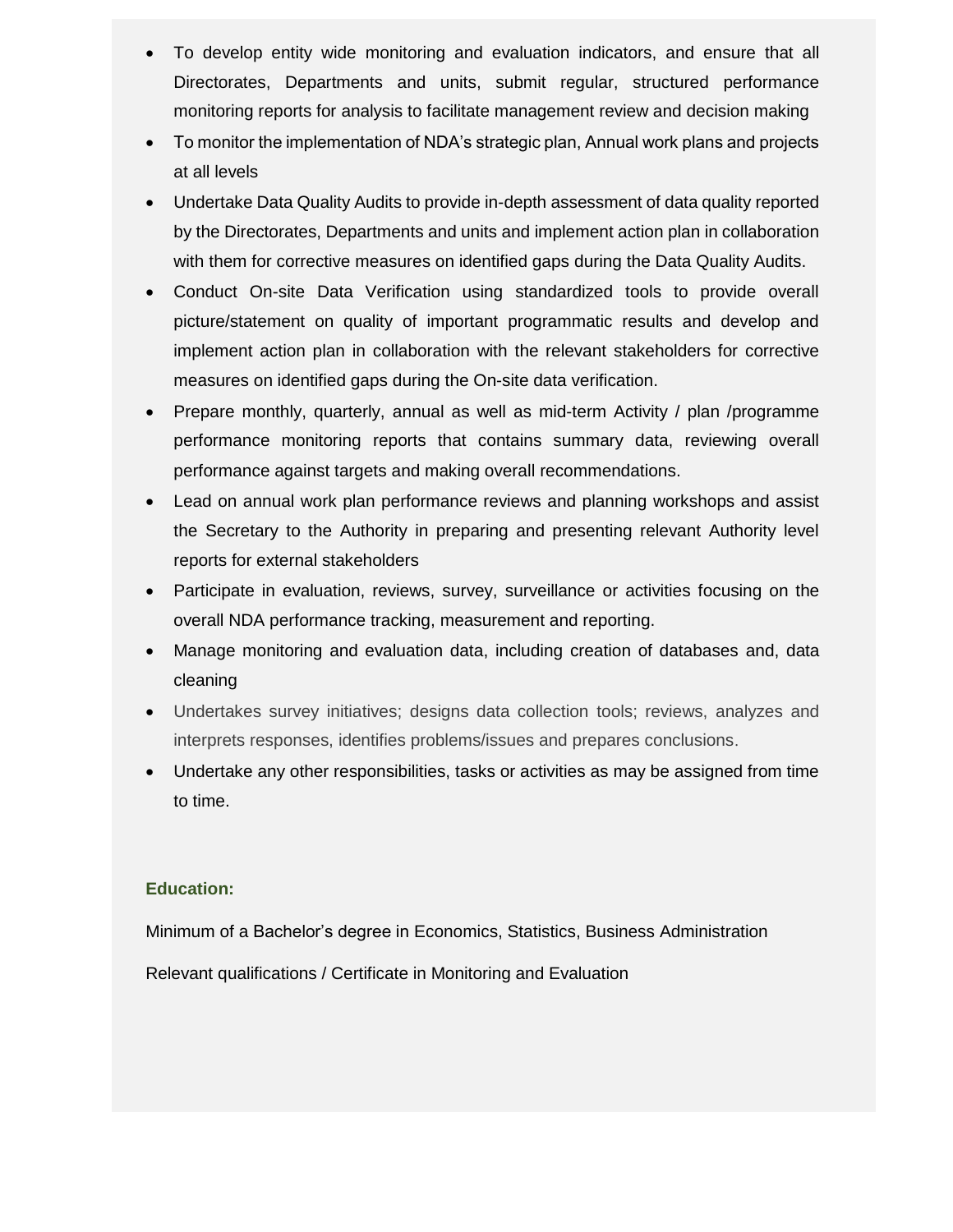### **Experience**

- Minimum of eight (8) years relevant working experience
- Minimum of 5 years' experience in Monitoring and Evaluation.

#### **Key Competencies**

- Good interpersonal and communication skills; good working knowledge of ICT applications
- Plans, coordinates and organises workload while remaining aware of changing Priorities and competing deadlines
- In-depth knowledge on M&E and regulatory issues
- Ability to lead implementation of new systems (business side), and affect staff behavioural/ attitudinal change.

## **9. Risk Management Officer**

| Vacancies:             | One (1)                             |
|------------------------|-------------------------------------|
| Directorate:           | <b>Corporate Services</b>           |
| <b>Reports to:</b>     | <b>Manager Business Development</b> |
| <b>Direct Reports:</b> | N/A                                 |
| <b>Salary Scale:</b>   | <b>NDAF</b>                         |
| <b>Location:</b>       | <b>Head Office</b>                  |

#### **Job purpose:**

Responsible for the identification and management of risks to minimize negative impact to strategy delivery; undertake the risk function on behalf of the NDA and ensure enterprise wide risk management as a key to enable achieving the business objectives of the NDA

#### **Duties and Responsibilities:**

 Develop and update the NDA risk matrix, maintain and implement the risk management plan in consultation with management.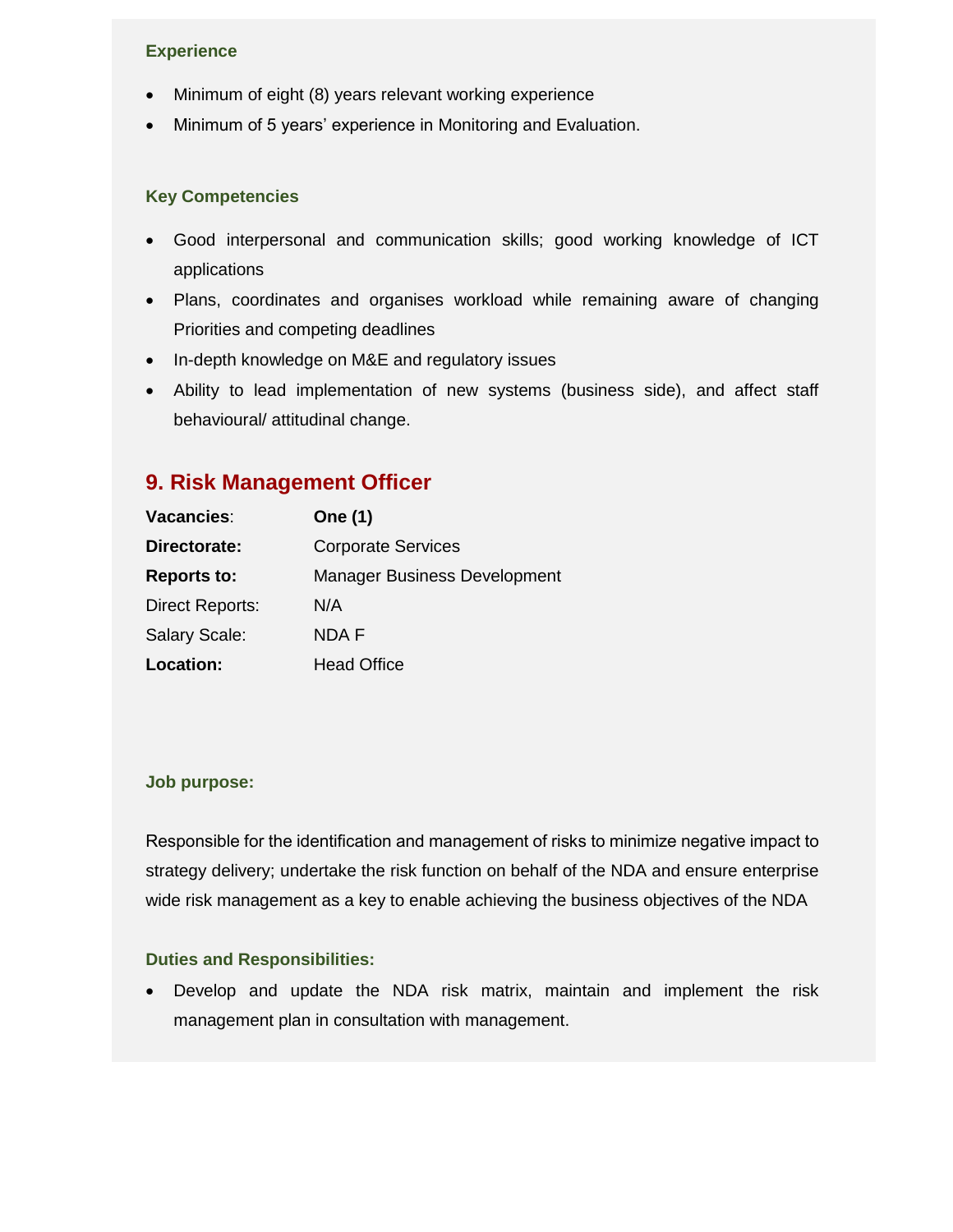- Manage the process of identifying and assessing the risks affecting NDA in order to develop risk mitigation, adequately plan risk responses and monitoring strategies for the critical risks.
- Establish Enterprise Risk Management (ERM) objectives for NDA in order to ensure integration with the corporate strategy and facilitate the use of appropriate ERM methodologies, tools and techniques to ensure effective risk management.
- Ensure appropriate risk reporting to the Management team and prepare the Risk management system and framework.
- Conduct regular risk management training in order to increase risk awareness across NDA.
- Develop and ensure compliance with, including regular review of the Risk Policy in order to have relevant and up-to-date Risk Policies and ensure an effective risk management framework.
- Prepare and develop the NDA risk strategy and regularly identify, analyze and classify risks and obtain mitigating responses / actions.
- Execute the risk response strategies through collaborative working with relevant stakeholders.
- Carry out planned and ad-hoc risk reviews on designated projects and make recommendations for corrective actions.
- Ensure that effective risk management strategies and processes are embedded within the NDA's day to day activities and ensure that NDA complies with both outside regulatory requirements and its own internal policies.
- Follow up and co-ordinate preparation and implementation of action plans for Audit findings in liaison with the relevant stakeholders
- Undertake any other responsibilities, tasks or activities as may be assigned from time to time.

Minimum of a Bachelor's degree in Commerce, Economics, Finance or Statistics from a reputable institution

### **Minimum Experience**

 At least three (3) years working experience in risk management/ control, compliance, audit in a reputable organization\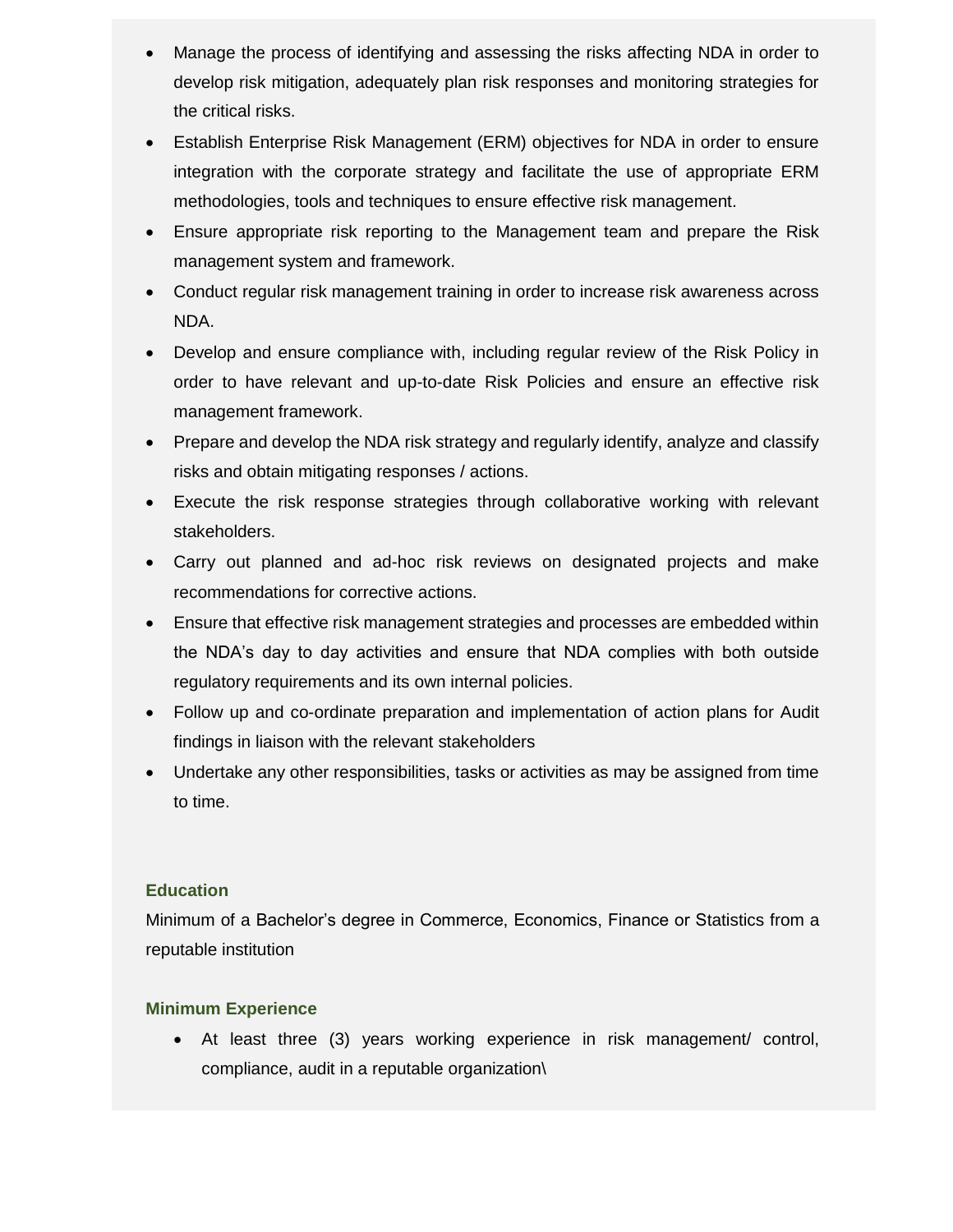#### **Key Competencies**

- IT literacy and Computer software applications skills, MS applications
- Proactive and independent
- Concern for precision and rigor
- Analytical and reliable
- Flexible and stress resistant
- Ability to organize and prioritize

# **10. Fleet Management Officer**

| Vacancies:         | <b>One (1)</b>                         |
|--------------------|----------------------------------------|
| Directorate:       | <b>Corporate Services</b>              |
| <b>Reports to:</b> | Head Human Resource and Administration |
| Direct reports:    | Drivers                                |
| Salary scale:      | NDA F                                  |
| Location:          | <b>Head Office</b>                     |

### **Job purpose:**

To oversee the fleet at NDA Head Office and in the Regions and ensure that all vehicles and equipment in the fleet are properly maintained, registered, licensed, tested and, to the extent appropriate, operated in accordance with the Traffic and Road Safety Act.

- Develop fleet standard operating procedures, policies and guidelines for the **Secretariat**
- Develops driver and transport safety programs and ensure safe driving practices of NDA transport staff
- Ensure preventive maintenance programs are carried out as per schedule and monitor post repair performance.
- To prepare and maintain motor vehicle records inclusive insurance matters.
- To prepare reports relating to motor vehicle fuel consumption, maintenance and any other related reports
- Ensure all vehicle operation policies and systems are up to date and enforced within field operations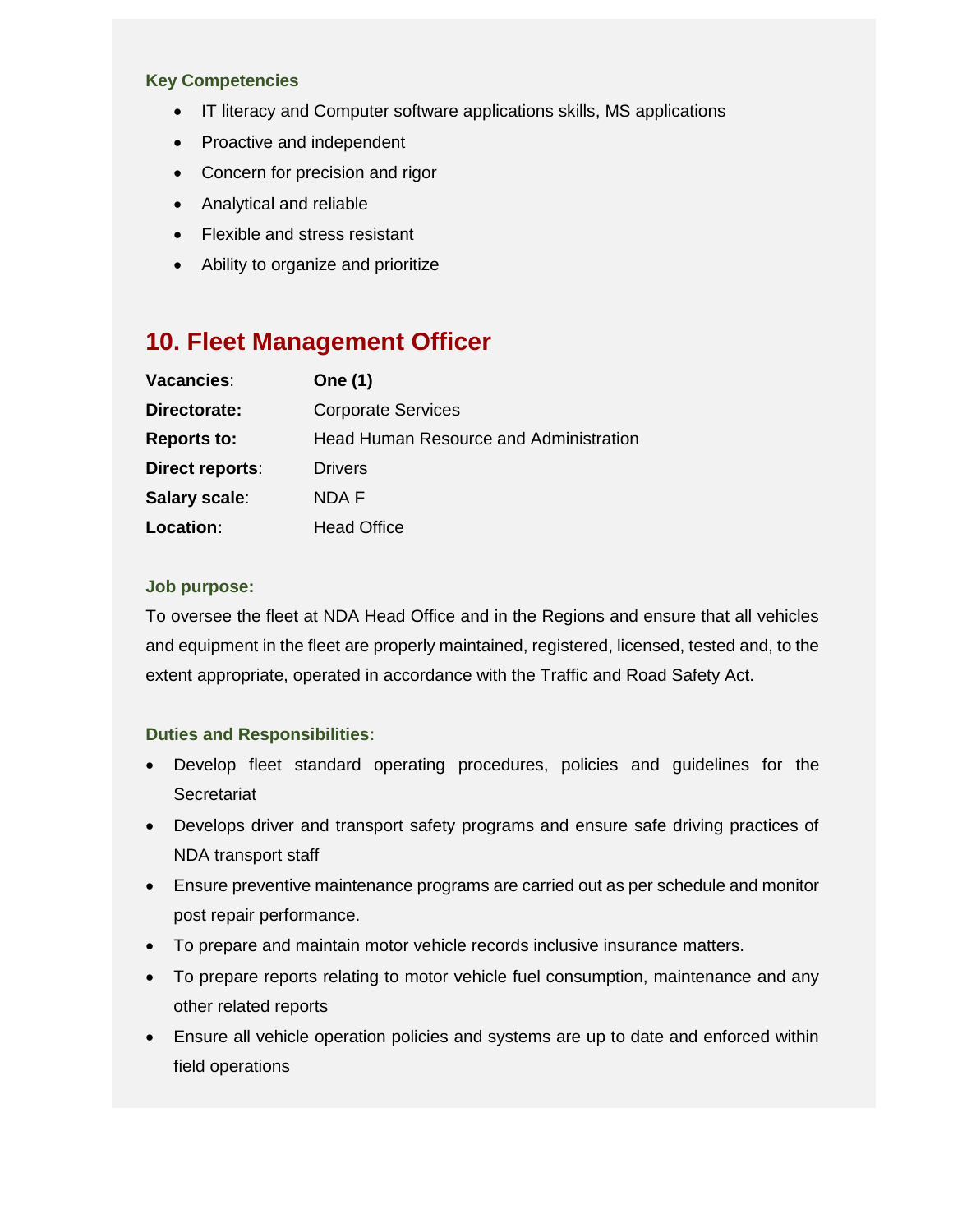- To advise on specifications prior to purchase of motor vehicle
- To prepare motor vehicle schedules and supervise their control transfer and movement of vehicles between regional locations as required by operations
- Supervise and ensure timely repair and servicing of vehicles in order to minimize downtime.
- Facilitates contracting of all services relating to transport within the Authority
- Assist in the recruitment, training and assessment of drivers.
- Manage the performance and development of drivers and, provide effective leadership and ensure support through motivation and other strategies to enable effective delivery of services.
- Undertake any other responsibilities, tasks or activities as may be assigned from time to time.

Minimum of a Bachelor's degree specializing in transport, logistics

### **Minimum Experience**

 At least Three (3) years working experience in fleet management in a reputable organisation

### **Key Competencies**

- Good supervisory skills
- Excellent knowledge of fleet management
- Good communication and interpersonal skills
- Computer knowledge in MS applications
- Self-confidence, high integrity and patience.

# **11. Accountant**

| Vacancies:             | <b>Two (2)</b>            |
|------------------------|---------------------------|
| Directorate:           | <b>Corporate Services</b> |
| <b>Reports to:</b>     | <b>Head Finance</b>       |
| <b>Direct reports:</b> | N/A                       |
| <b>Salary scale:</b>   | <b>NDAF</b>               |
| Location:              | <b>Head Office</b>        |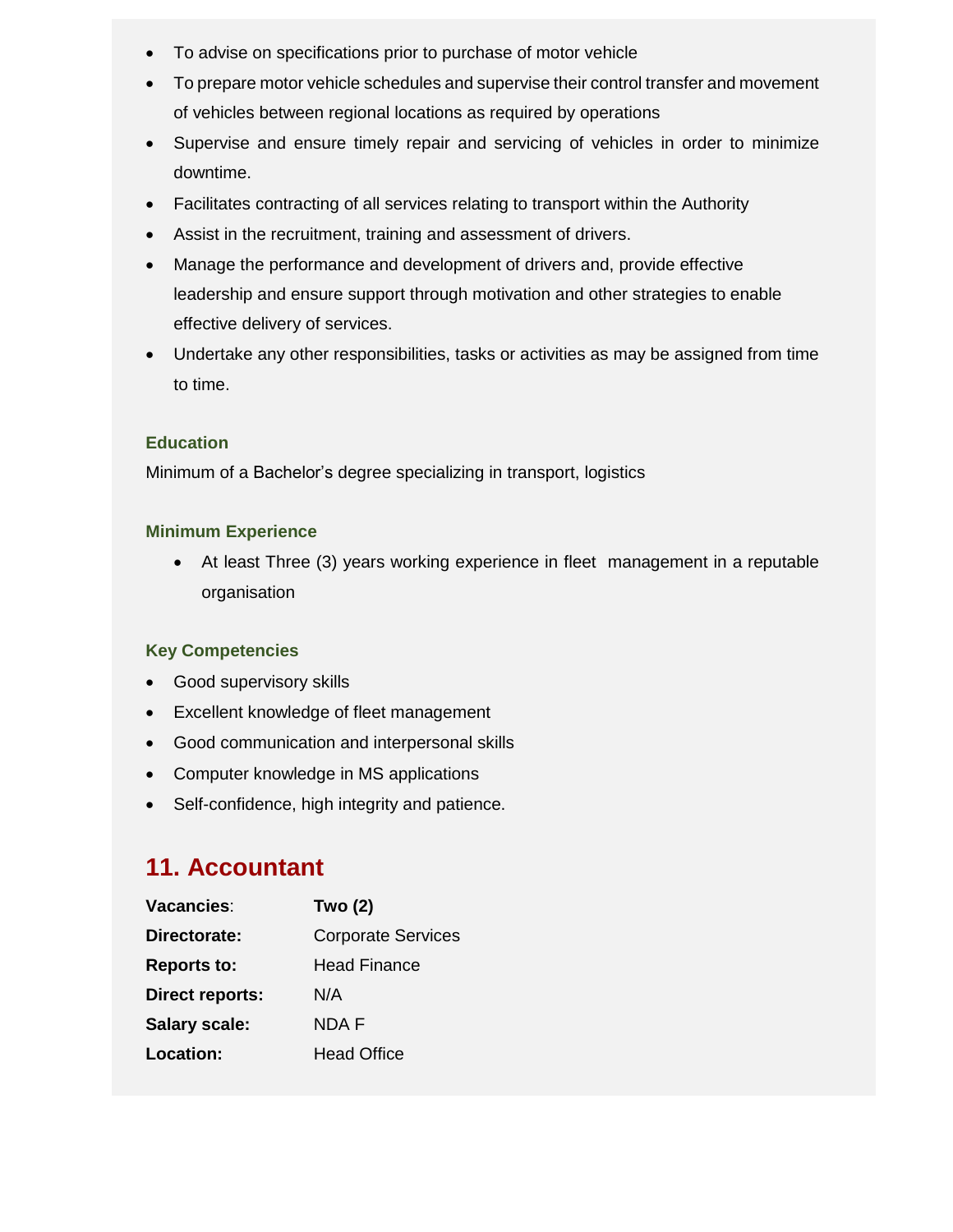#### **Job purpose:**

Proper capturing of financial data, through adherence to accounting systems and procedures to enable production of reliable financial reports.

### **Duties and Responsibilities:**

- Processing payment vouchers and ensuring all payments are in line with the budget and approved plans;
- Responsible for receipting and invoicing NDA clients in a timely manner;
- Providing input to cash flow forecasts by reporting on NDA revenue on a weekly basis;
- Prepare bank reconciliations;
- Provide support to the quarterly and annual verification of assets and store's Inventory;
- Prepare the payroll and ensure salaries are paid in accordance to staff terms and conditions of service;
- Timely retirement of all staff/regional accountabilities and providing monthly reports of unaccounted for funds;
- Raise journal vouchers to correct errors where applicable;
- Advise clients on the fee structure and amounts payable for the different NDA services
- Responsible for safe custody of all financial documents in their possession.
- Perform any other duties that may be assigned from time to time by the Head Finance

#### **Education:**

- Minimum of a Bachelor's degree with a major in Accounting or Finance
- Registered member of CPA / ACCA

### **Experience**

 A minimum of three (3) years working experience in a related job in a reputable organization

### **Key Competencies**

- High sense of integrity and professionalism.
- Great attention to detail
- A strong team player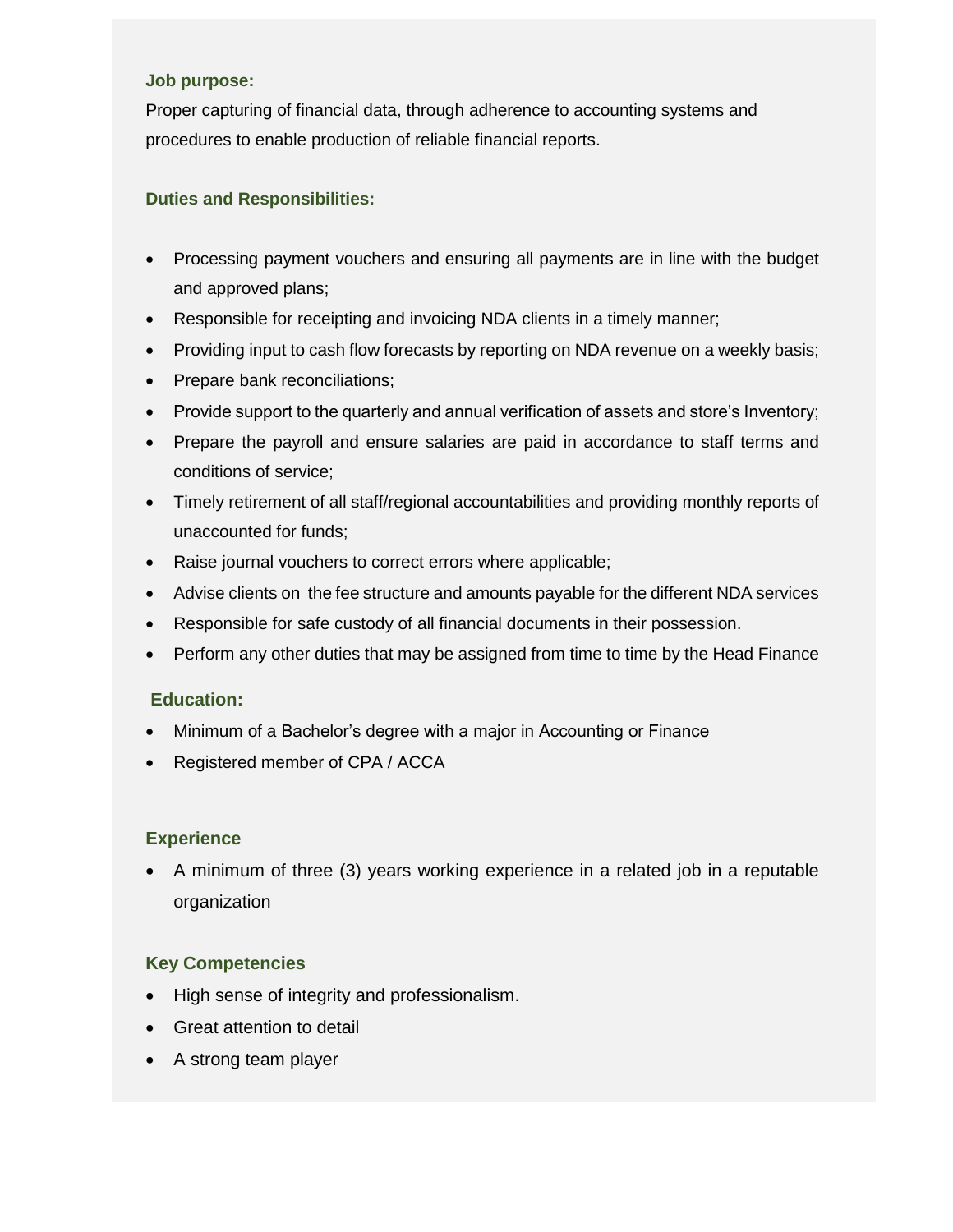- Excellent communication and interpersonal skills.
- Computer literacy and proficiency in major accounting packages preferably NAVISION and Microsoft Office (Excel

# **12. Management Information System Officer**

| Vacancies:             | One (1)                   |
|------------------------|---------------------------|
| Directorate:           | <b>Corporate Services</b> |
| <b>Reports to:</b>     | <b>Head ICT</b>           |
| <b>Direct reports:</b> | N/A                       |
| <b>Salary scale:</b>   | <b>NDAF</b>               |
| Location:              | <b>Head Office</b>        |

### **Job purpose:**

To oversee, manage, and be accountable for and own the operations and business-asusual (BAU) activities of the ICT department

- To Provide day to day IT support and maintenance of key IT infrastructure
- To manage IT and computer systems including budgets and expenditure
- To maintain automated registers
- To maintain the Secretariat's Website
- To maintain current and accurate inventory of technology hardware, software resources
- To maintain a log of required repairs and maintenances
- To develop and implement policies and procedure for electronic data processing
- To develop standards, guidelines, and procedures for system development, and management
- To perform regular backups of Secretariat's Registers
- To ensure backup and recovery procedures and plans are in place and regularly updated
- To provide individual training and IT support to all Authority staff.
- Undertake any other responsibilities, tasks or activities as may be assigned from time to time.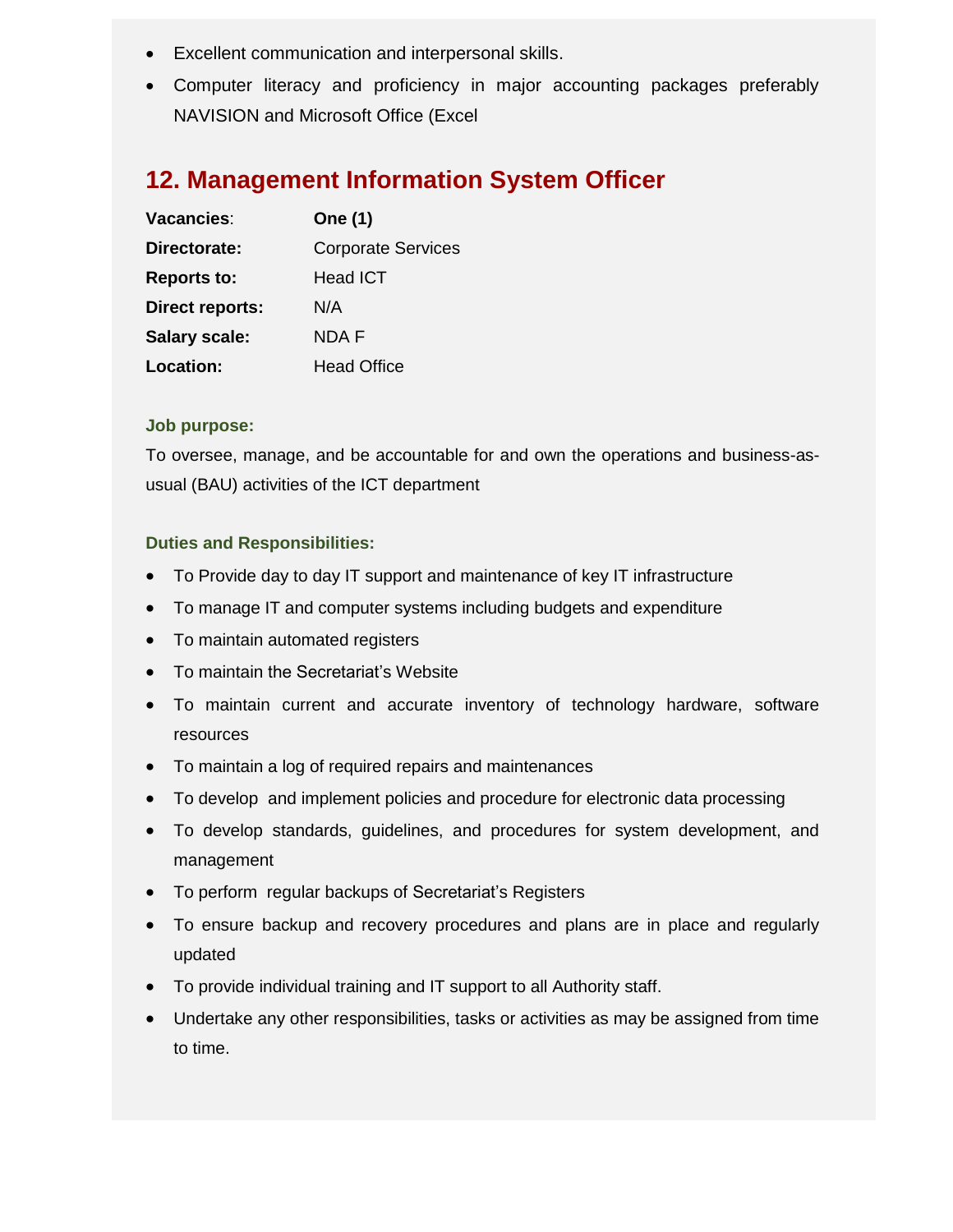Minimum of a Bachelor's degree in Computer Science, IT, Computer Technology, Software Engineering

### **Minimum Experience**

- At least one (1) year working experience in Management Information System in a reputable organization.
- Knowledge of: Programming languages and operating systems; current equipment and technologies in use e.g. virtualization, storage systems; UNIX/Linux system administration, enterprise backup and recovery procedures, and system performance monitoring tools.
- Ability to: plan, organize and document complex system design activities and to configure systems to be consistent with institutional policies/procedures; communicate technical/complex information both verbally and in writing; establish and maintain cooperation, understanding, trust and credibility; perform multiple tasks concurrently and respond to emergency situations effectively.

### **Key Competencies**

**IF literacy and Computer software applications skill.** 

# **13. Administrative Assistant**

| Vacancies:           | Eight (8)                     |
|----------------------|-------------------------------|
| Directorate:         | <b>Corporate Services</b>     |
| <b>Reports to:</b>   | <b>Manager Administration</b> |
| <b>Salary scale:</b> | NDA G                         |
| Location:            | <b>Head Office</b>            |

### **Job purpose:**

To provide secretarial and administrative services NDA Departments

- Carry out general secretarial duties including minute taking, and circulating/follow up on relevant action.
- Organize and maintain the office diary of schedules and make arrangements for meetings.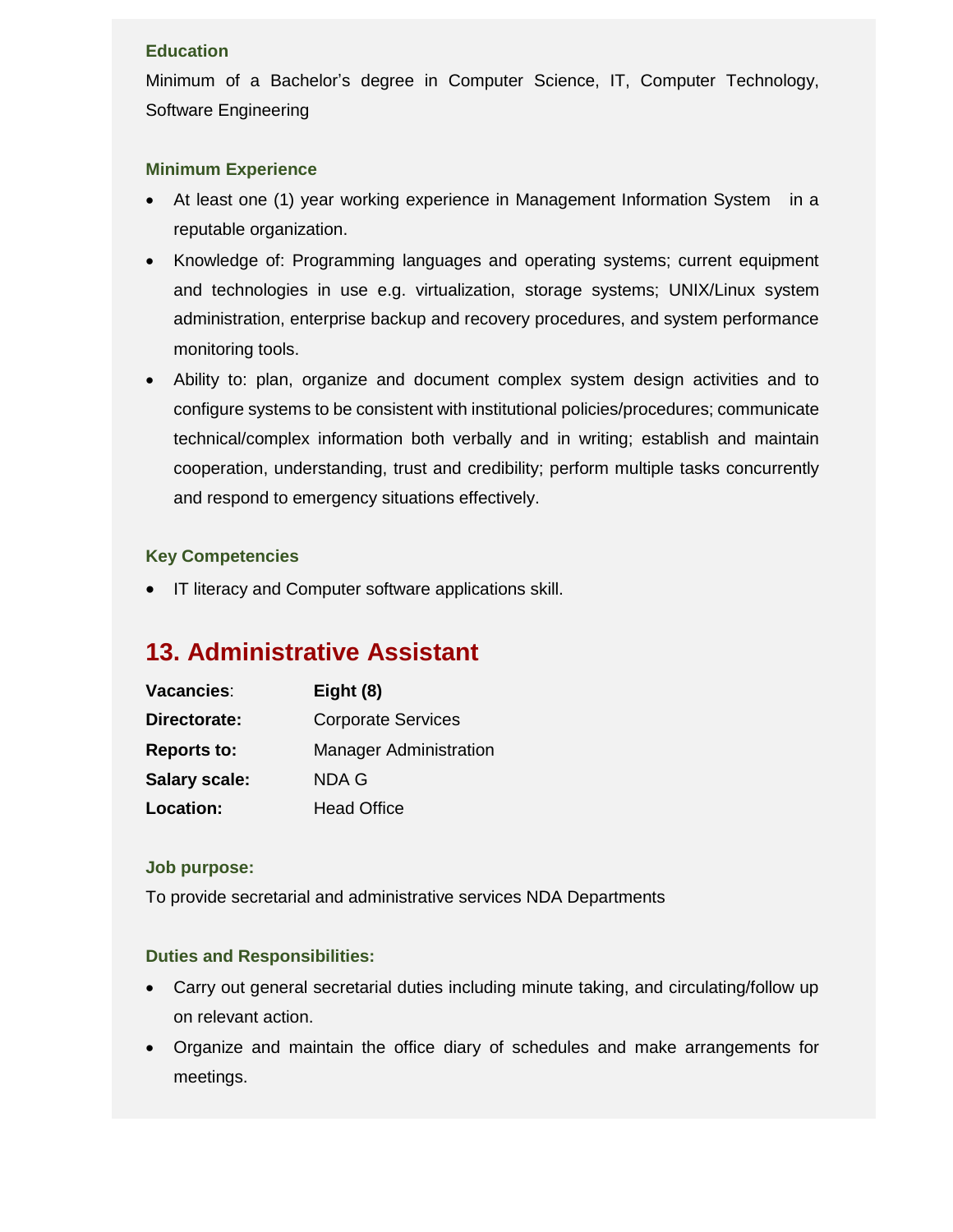- Maintain oral communication with visitors, and all members of the department and the stakeholders when requested and authorized by the responsible officer.
- Maintain filing systems for incoming and out-going mails of both confidential and routine correspondence.
- Maintaining proper storage and safety of Administrative files to ensure that documents are rightly arranged filed and are without errors.
- Draft correspondence as required by the supervisor.
- Carry out any other official duties assigned by the Supervisor.

- EITHER: Bachelor's Degree in in Social Sciences, Business Administration, Human Resource Management, Public Administration, Office Management from a recognized Institution with 3 years' experience in the similar job.
- OR: Diploma in Secretarial Studies, Office Management or closely related field from a recognized Institution with 5 years' experience in the similar job.
- Essential: Office Management skills, Proficiency in Microsoft Office Applications.
- Desirable: Excellent command of both written and spoken English with good interpersonal skills.

### **Key Competencies**

- Excellent People Skills
- Self-driven
- Excellent communication, analytical, organisational and technical skills
- Ability to work with minimum supervision.
- Confidentiality, interpersonal skills and integrity.

# **14. Front Office Assistant**

| Vacancies:           | One (1)                       |
|----------------------|-------------------------------|
| Directorate:         | <b>Corporate Services</b>     |
| <b>Reports to:</b>   | <b>Manager Administration</b> |
| <b>Salary scale:</b> | NDA H                         |
| Location:            | <b>Head Office</b>            |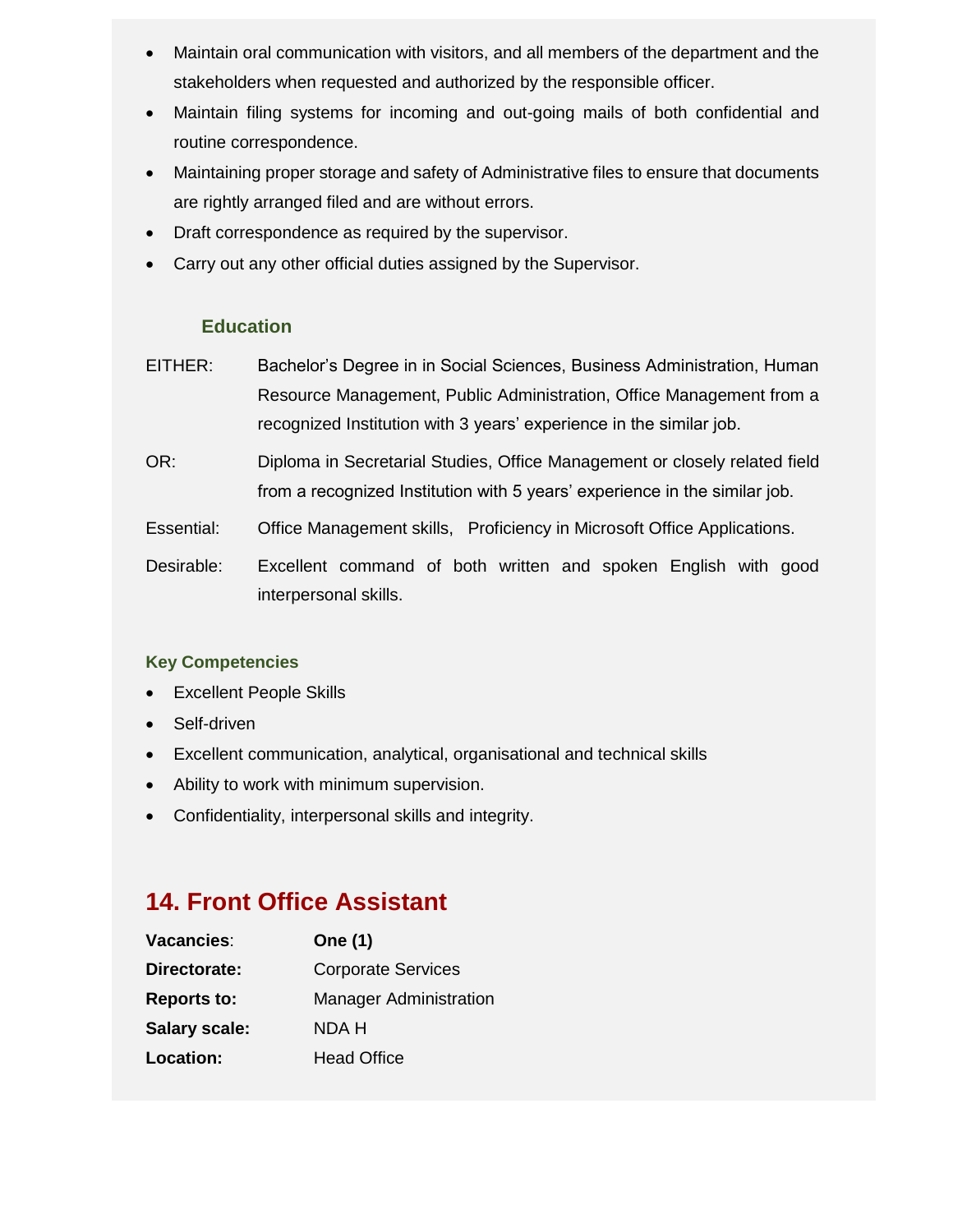#### **Job Purpose:**

To manage the front office of NDA in a way that portrays a positive image of the Authority.

### **Duties and Responsibilities:**

- Receive clients and direct them to the appropriate offices for the service needed.
- Keep an accurate record of office visitors by recording their particulars.
- Receive inquires and respond to the clients' need.
- Receive and direct telephone calls both external and internal from extensions to appropriate destinations.
- Issue brochure and information guides of NDA to the clients and potential clients.
- Provide clients with relevant forms and detailed procedures and where necessary assist them to complete the forms and to follow the prescribed procedure.
- Undertake any other responsibilities, tasks or activities as may be assigned from time to time.

### **Education**

Minimum of a Bachelor's degree in in Social Sciences, Public Administration or Office Management from a recognized Institution with 3 years' experience in the similar job.

### **Key Competencies**

- Excellent command of both written and spoken English with good interpersonal skills.
- Excellent People Skills
- Self-driven
- Proficiency in Microsoft Office Applications.
- Office Management skills,
- Excellent communication, analytical, organisational and technical skills
- Ability to work with minimum supervision.
- Confidentiality, interpersonal skills and integrity.
- Computer skills in Ms word, Excel

# **15.Driver**

**Vacancies**: **Five (5)**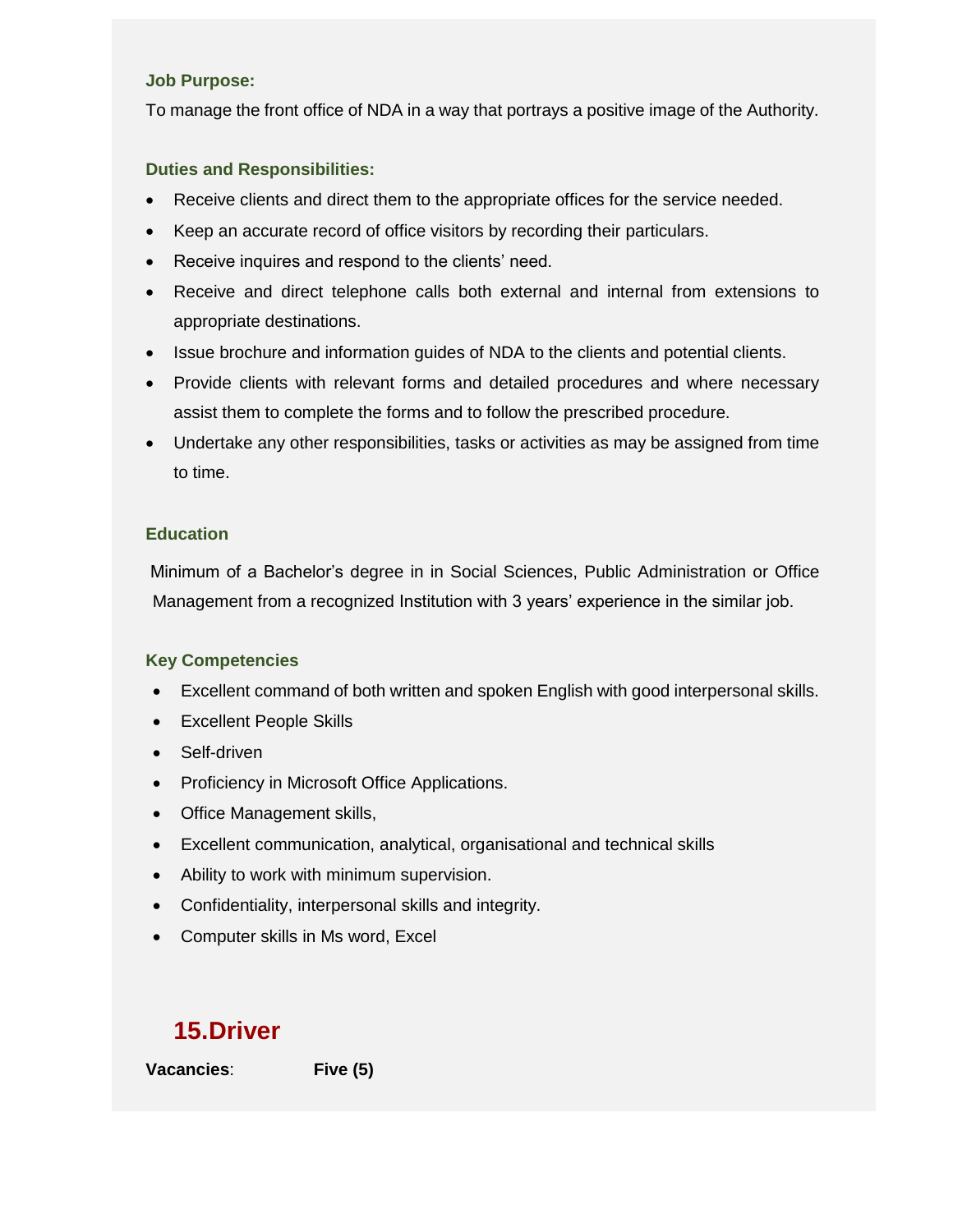| Department:            | <b>Corporate Services</b>               |
|------------------------|-----------------------------------------|
| <b>Reports to:</b>     | Senior Officer Fleet Management         |
| <b>Direct reports:</b> | N/A                                     |
| <b>Salary scale:</b>   | NDA H                                   |
| Location:              | <b>Head Office and Regional Offices</b> |

### **Job Purpose:**

To drive and maintain assigned NDA vehicle

### **Duties and Responsibilities:**

- Drives Authority vehicle for official travel and business as assigned both in and outside Kampala
- Ensures the vehicle assigned is maintained in a good running condition, clean and maintains a high standard of service to vehicle occupants
- Maintains a vehicle movement log: daily mileage, fuel consumption, oil changes etc
- Ensures the vehicle is kept secure and performs regular/day-to-day maintenance checks: oil, water, battery, tyres etc
- Maintains a vehicle service log and advises the Supervisor when the vehicle is due for service
- Reports any defects to the Supervisor and in case of an accident, reports immediately to the Supervisor and the Police
- Ensures vehicle has necessary accessories including a spare tyre and that these are kept safely at all times.
- Ensures vehicle insurance is valid/ updated at all times,
- Ensures punctual and safe transport services while observing road and traffic laws and regulations
- Performs any other duties as may be assigned from time to time by the Supervisor

### **Person Specifications**

### **Education:**

- Minimum of a UCE certificate, with passes in English and Mathematics
- Clean and valid driving permit for classes B, DL and CM
- A certificate in defensive driving is an added advantage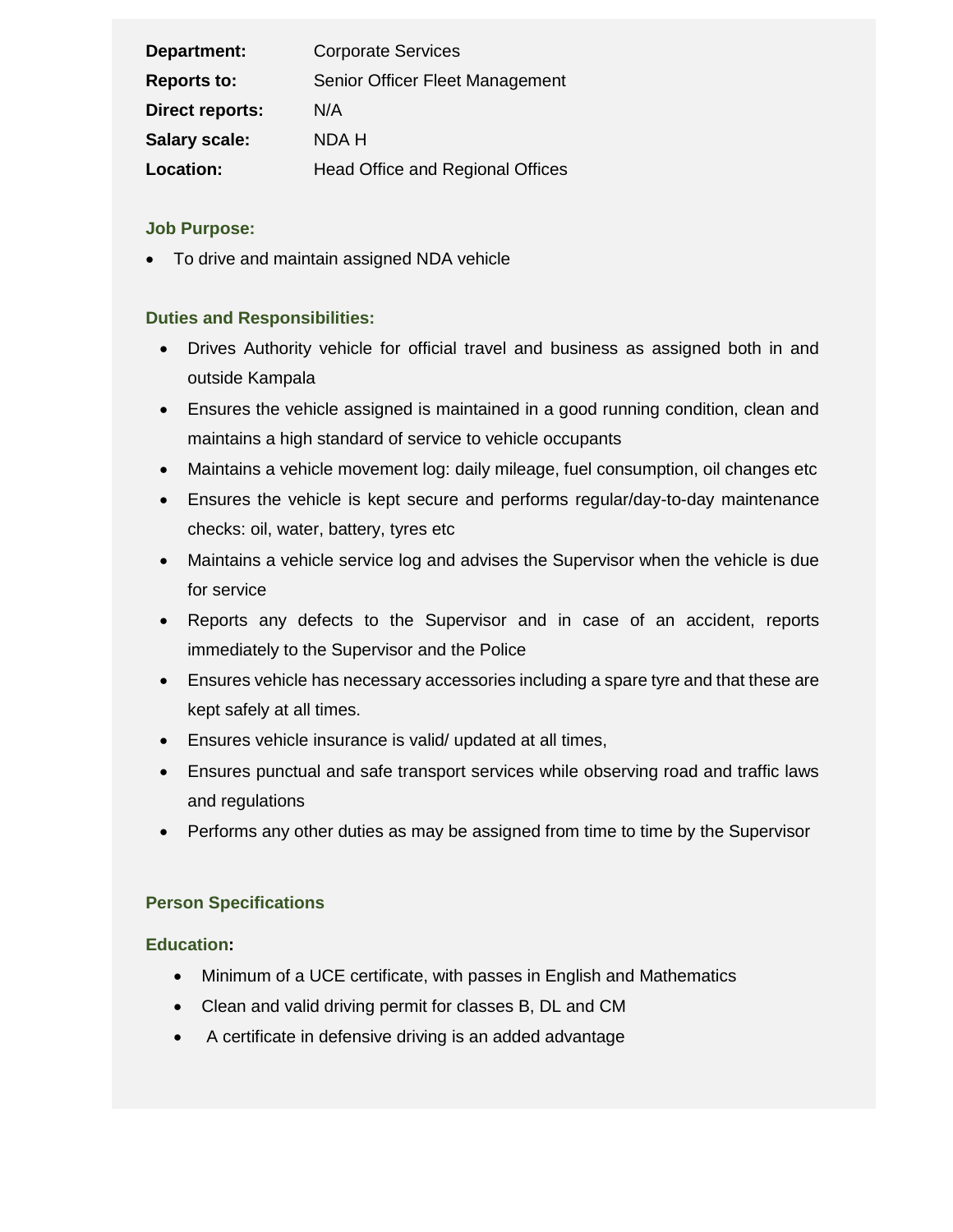#### **Experience:**

• At least five (5) years of clean sustained driving experience

### **Key Competencies:**

- Good communication and interpersonal skills;
- Working knowledge of English
- Self-confidence
- High integrity and patience.
- Basic knowledge of vehicle mechanics

# **16. Director Laboratory Services**

| Vacancies:             | <b>One (1)</b>                                        |
|------------------------|-------------------------------------------------------|
|                        | <b>Department:</b> Directorate of Laboratory Services |
| <b>Reports to:</b>     | Secretary to the Authority                            |
| <b>Direct reports:</b> | Manager Medicines, Manager Medical Devices,           |
|                        | <b>Manager Laboratory Quality Management Systems</b>  |
| <b>Salary scale:</b>   | <b>NDA B</b>                                          |
| Location:              | National Drug Quality Control Laboratory-Mulago.      |

### **Job Purpose:**

- To manage and co-ordinate all operations and administration of the Directorate of Laboratory Services and provide overall direction while ensuring that regulated products are correctly analyzed to enable NDA make evidence-based decisions.
- To ensure timely quality control testing of all samples in conformity with ISO/IEC 17025 international standard and the relevant WHO guidelines

- To coordinate the development of the Directorate's annual budget and ensure effective budget management with the objective of ensuring value for money.
- Collaborate with other Directorates in furtherance of vision, mission, goals and strategic objectives of NDA.
- Engage relevant stakeholders, identifying opportunities for synergy and developing the structures for collaboration.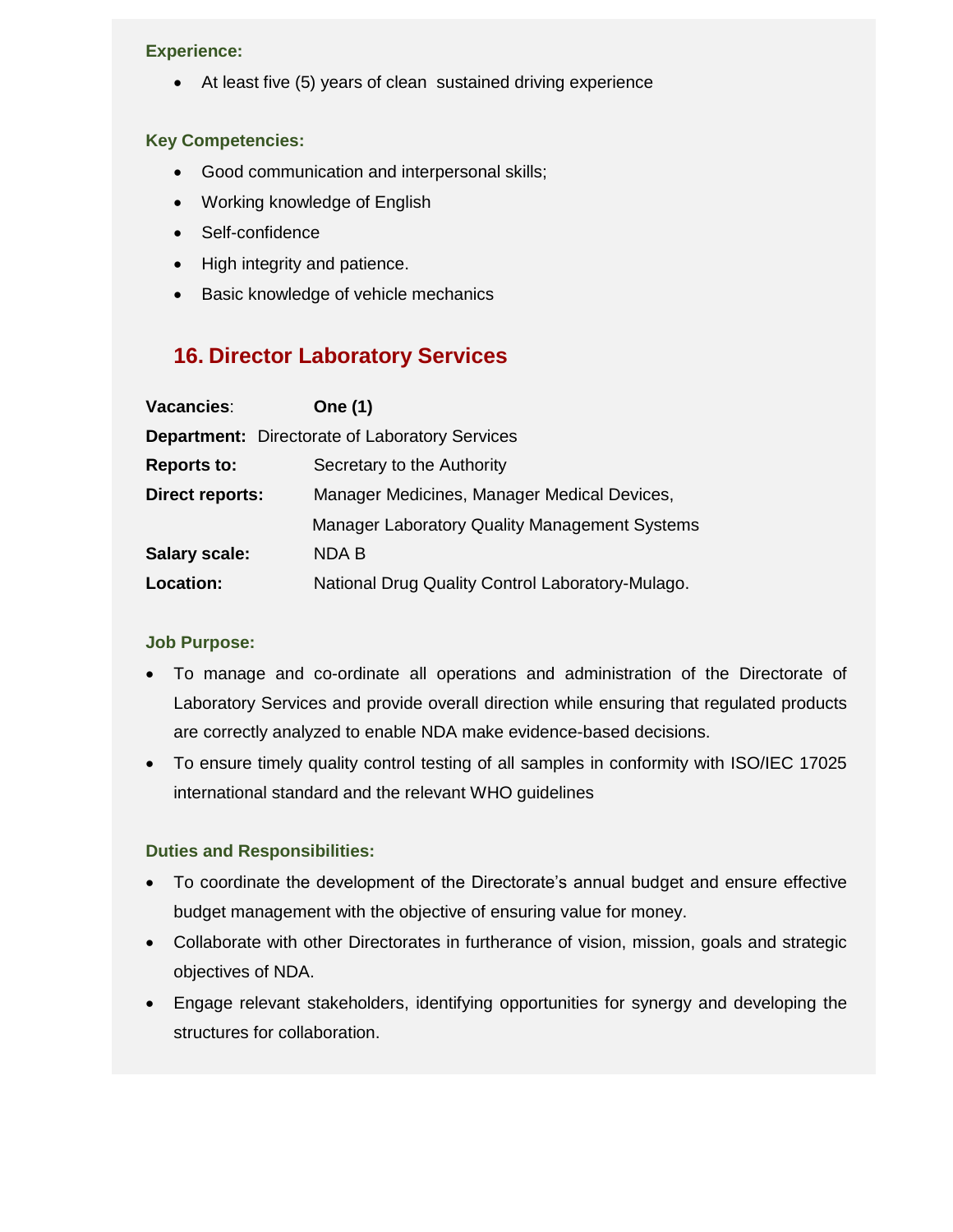- Manage the performance and development of staff in the directorate, provide effective leadership and ensure support through motivation and other strategies to enable effective delivery of services.
- To organize resources required for timely analysis of regulated products and ensure release of accurate analytical test results to permits; correct conclusion about the quality of the samples analyzed (of medicines, medical devices and public health products) and serves as an adequate basis for timely administrative and legal actions by NDA.
- Ensure that processes, systems and procedures needed for quality enhancement of the services of the directorate are established and implemented in accordance with the ISO/IEC 17025 standard, WHO Good Practices for Quality Control Laboratories and other relevant international and national standards and practices.
- To ensure that risks are identified and appropriate actions taken to avoid the risks or minimize the negative impact(s) on the operations of the Directorate and NDA in general and provide feedback for regulatory decision making on marketed pharmaceuticals analyzed.
- To monitor and evaluate performance of the Directorate against agreed targets and objectives, and ensure adequate, processes, systems, specifications and controls over the resources needed for quality service delivery. These include; personnel, equipment, chemical reference substances, chemicals and reagents, reference books among others.
- To coordinate laboratory management reviews and audits (financial and technical), and ensure timely implementation of corrective and preventive actions and respond to queries arising from audits and complaints.
- Promote initiation and execution of projects including research and programs to enhance performance of the Directorate. This may be achieved by collaborating with other laboratories, regulatory and law enforcement agencies, manufacturers of pharmaceutical and other health products and the public to enhance drugs and health products quality control and assurance.
- Foster collaboration and partnerships with stakeholders including; academic institutions, industries, regional laboratories and others to promote information sharing, gain knowledge and access to test methods, chemicals & reagents and innovative laboratory tools.
- Provide advice to the SA on matters pertaining to resources, specifications, processes systems and. new practice/developments within the Directorate which may have an impact on the effective and efficient delivery of activity targets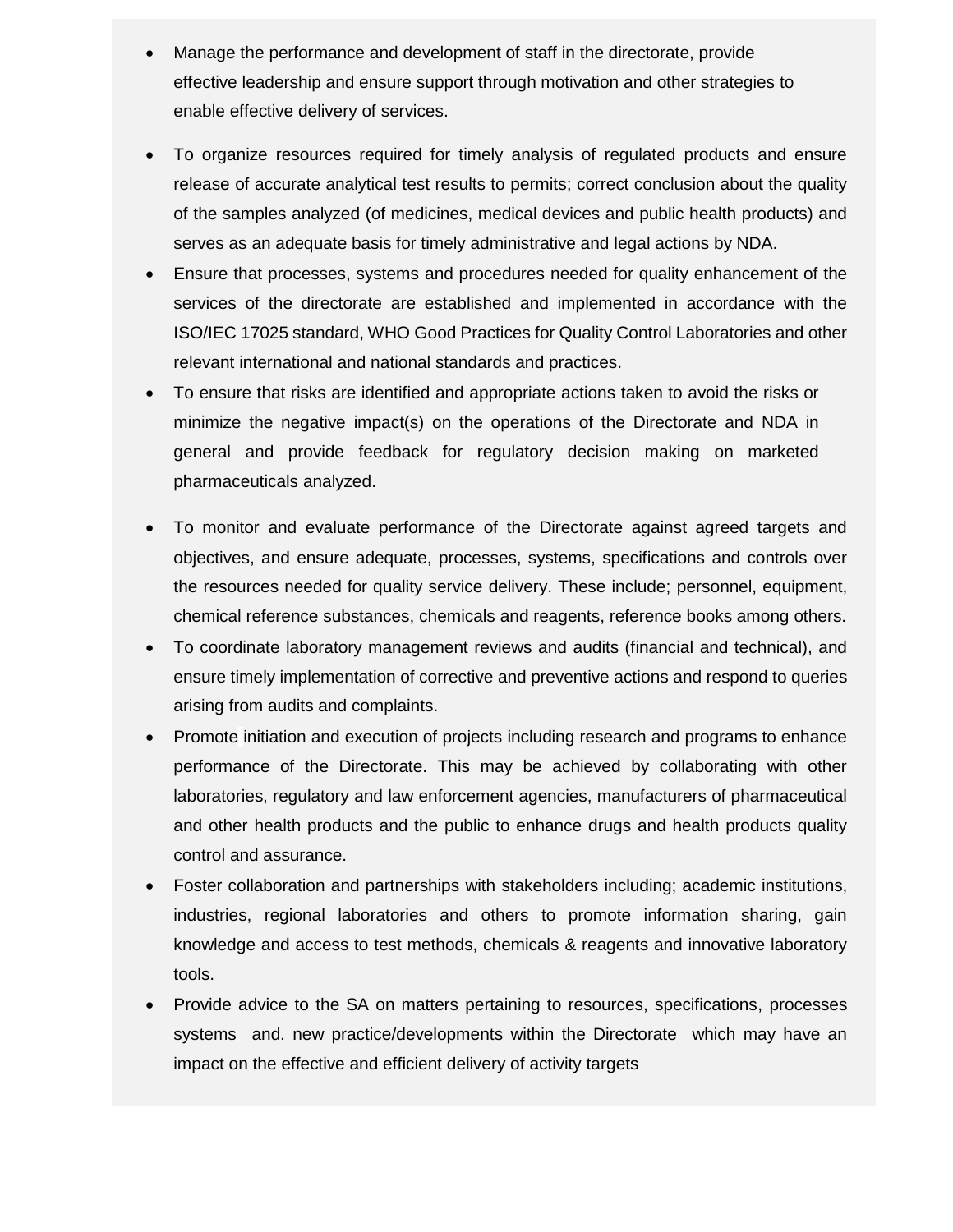- Ensure maintenance of health and safety standards within the Directorate; adhere to national and international safety standards and guidelines.
- To ensure cooperation with other Directorates to foster collaboration and build inter support systems to facilitate efficiency in NDA services delivery.
- Undertake any other responsibilities, tasks or activities as assigned by the Secretary to the Authority from time to time.

- Minimum of a Bachelor's degree in Pharmacy plus a Masters' degree in Pharmaceutical Analysis.
- A post graduate diploma in management studies
- Registration with relevant professional body

### **Experience:**

.

 A minimum of Twelve (12) years post qualifying experience in Quality Control and Quality Assurance of pharmaceuticals five (5) of which should have been at a senior managerial position preferably in a regulatory environment.

### **Key Competencies:**

- Proficiency in Quality Control testing of medicines, public health chemicals, medical devices and related products.
- Good understanding of ISO/IEC 17025 standard and WHO Good Practices for Quality Control Laboratories.
- Proven ability to use computerized and automated laboratory equipment.
- Good understanding of National, Regional and International Standards, norms and practices as they relate to Drug Regulation and Control.
- Proven experience in Good Manufacturing Practice
- Product dossier assessment/evaluation skills.
- High moral integrity
- Good analytical skills

# **17. Analyst**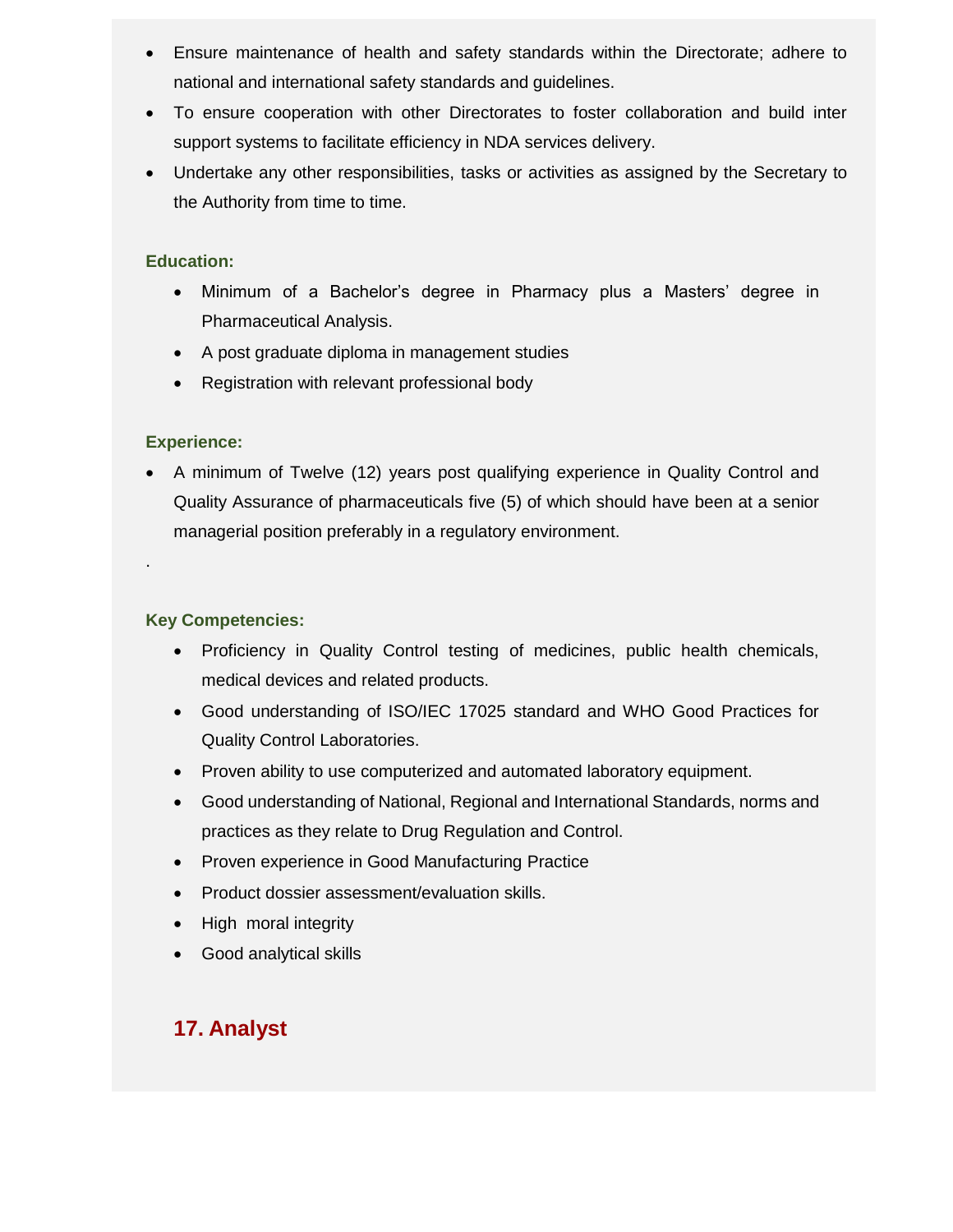| Vacancies:             | Five $(5)$                                       |
|------------------------|--------------------------------------------------|
| Department:            | <b>Laboratory Services</b>                       |
| <b>Reports to:</b>     | <b>Principal Officer</b>                         |
| <b>Direct reports:</b> | Lab Assistants and Technicians                   |
| <b>Salary scale:</b>   | NDA F                                            |
| Location:              | National Drug Quality Control Laboratory-Mulago. |

### **Job Purpose:**

To ensure timely and accurate quality control testing of samples submitted and report results.

- Tests daily, all allocated samples according to approved test methods and procedures
- Participate, as required or requested, in bi-weekly meetings for planning and making schedules of samples to be tested and re-tested
- Compute data and generate sample analytical test reports, as require or requested, and forward them to the Senior Drug Quality Analyst and also participate in bi-weekly planning meetings
- Responsible for implementation of, and adherence to the required national and international standards and practices in the process of testing samples, management and control of data and test results.
- Participate as required or requested, in analytical method validation and in writing and review of Standard Operating Procedures (SOPs), protocols, guidelines, specifications and other documents for NDA activities
- Participate as required or requested, in the testing of international inter-laboratory proficiency samples, review and report results
- Participate in preparing the annual activity plan and budget for the directorate
- Participate as required or requested, in the initiation of procurements, drawing of specifications as well as the evaluation of bids and quotations
- Review general and technical correspondences and queries, and advise on the appropriate response to particular situations
- Participate as required or requested, in local and foreign cGMP inspection, write reports and present them to the Good Manufacturing Practice Peer Review Committee (GPRC)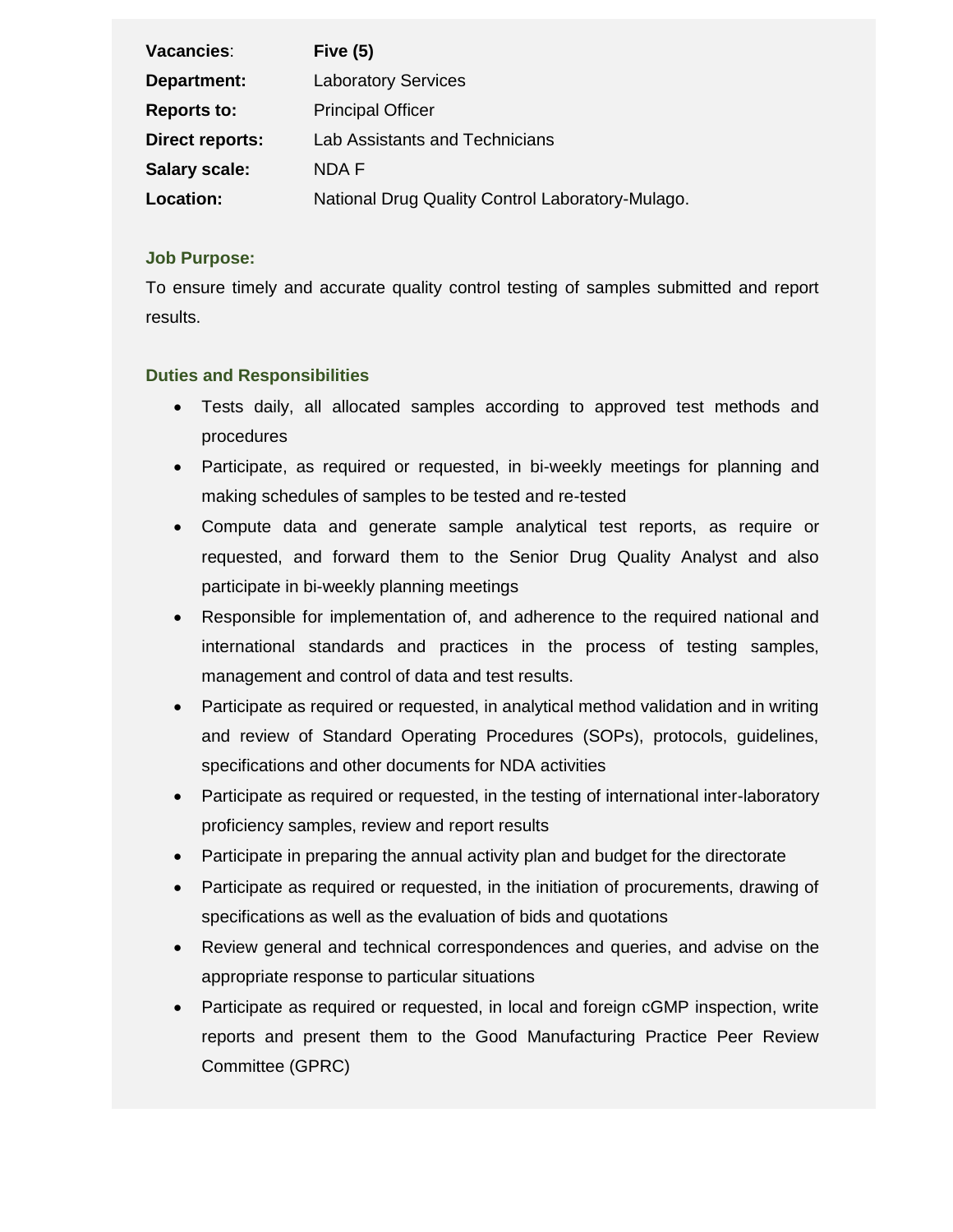- Participate as required or requested, in workshops, seminars and retreats
- Attend departmental, inter-departmental, general staff, technical committee meetings and any other relevant internal or external meetings as required or requested
- Carry out Analytical method validation/ Verification as required or requested.
- Carry out equipment calibration/ maintenance as required or requested by the supervisor
- Train as required, new staff, intern students and intern pharmacists
- Maintain weekly a database of allocated samples tested or activities performed
- Carry out any other duties as requested or required by the Senior Drug Quality Analyst Head QC Department

- Minimum of a Bachelor's degree in Pharmacy, Chemistry, Microbiology and Biochemistry from a recognised university.
- Proficiency in Quality Control testing of medicines, public health chemicals, medical devices and related products.
- Knowledge of Good laboratory and analytical practices

### **Competences**

- Good analytical, reporting and communication skills
- Proficient in computer applications MS word, Excel and Access
- Team player
- Works with minimum supervision
- High integrity
- Good judgement

## **18. Laboratory Assistant**

| Vacancies:             | Four $(4)$                       |
|------------------------|----------------------------------|
| Department:            | Directory of Laboratory Services |
| <b>Reports to:</b>     | Laboratory Technician            |
| <b>Direct reports:</b> | N/A                              |
| <b>Salary scale:</b>   | NDA H                            |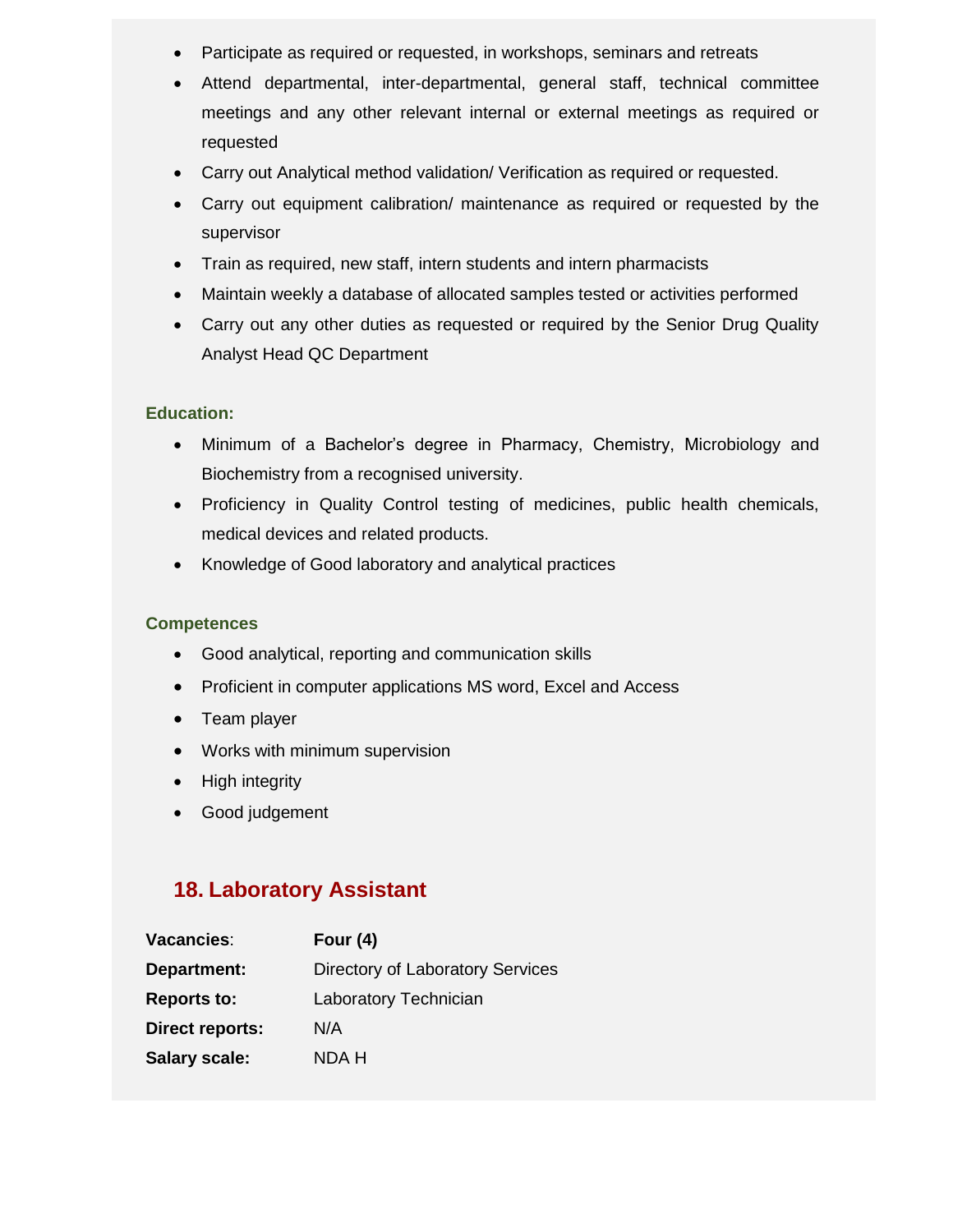### **Location:** National Drug Quality Control Laboratory-Mulago.

### **Job Purpose:**

To take custody of laboratory supplies and clean laboratory equipment

### **Duties and Responsibilities:**

- Ensure safe custody of laboratory equipment and supplies
- Ensure cleanliness of laboratory equipment in accordance with written procedures.
- Distill water and prepares chemical reagents for use in testing of samples
- Receives samples for testing from the data clerk and delivers them to the laboratory.
- Delivers samples for storage to the retention stores for proper storage
- Participate in sample preparation for attribute sampling
- Ensure glassware is clean and fit for intended use according to laboratory procedures.
- Daily verification of pH meters and analytical balances.
- Participate in laboratory quality management system activities as required.
- Ensure good housekeeping practices and cleaning of laboratory testing areas.
- Any other duties as assigned from time to time

#### **Education:**

• Minimum of an Ordinary Diploma in Laboratory Technology (Chemistry) from a reputable Institution.

# **19. Laboratory Technician**

| Vacancies:             | Seven (7)                                        |
|------------------------|--------------------------------------------------|
| Department:            | <b>Laboratory Services</b>                       |
| <b>Reports to:</b>     | <b>Medical Device Officer</b>                    |
| <b>Direct reports:</b> | <b>Laboratory Assistants</b>                     |
| <b>Salary scale:</b>   | NDA G                                            |
| Location:              | National Drug Quality Control Laboratory-Mulago. |

**Job Purpose:**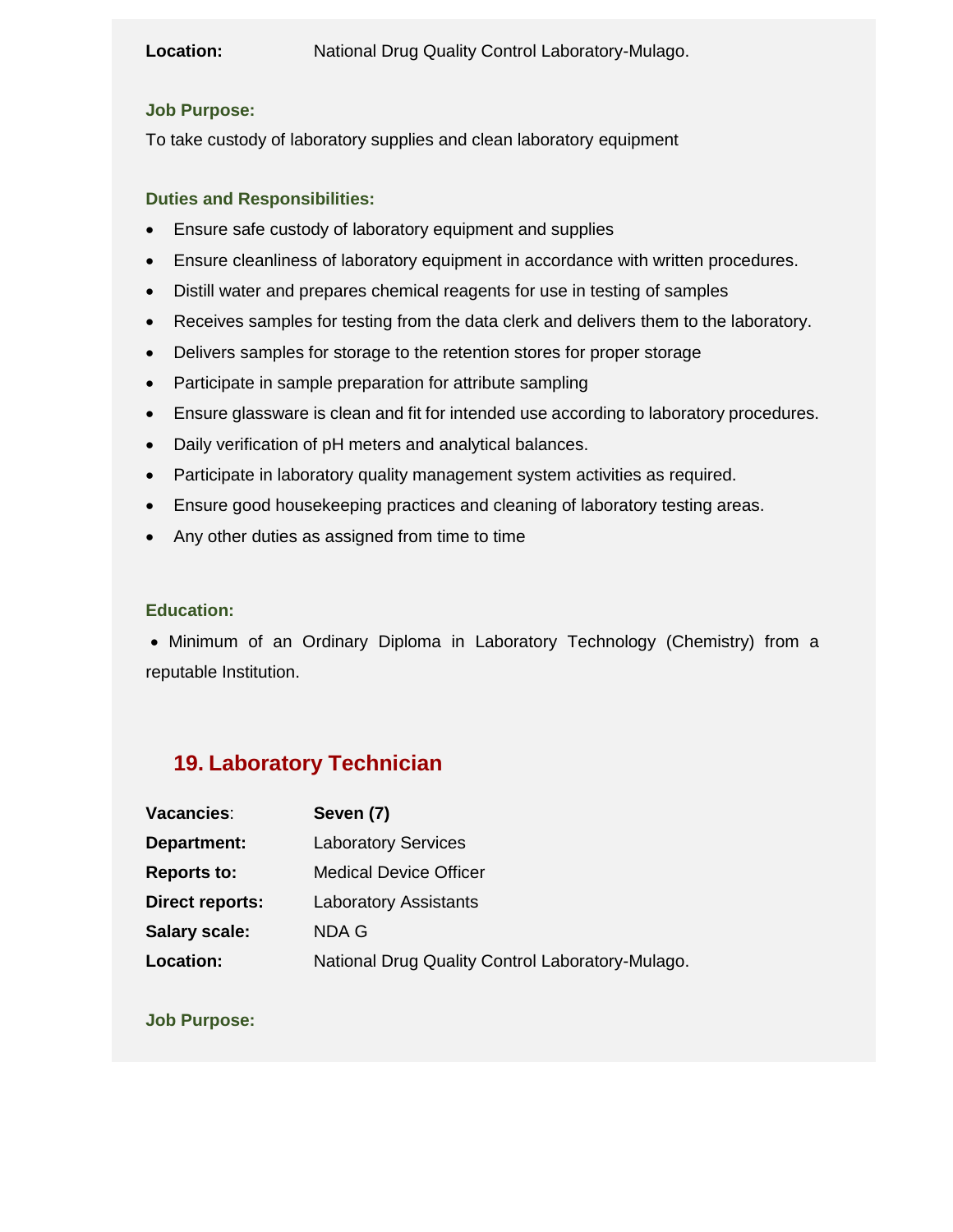To ensure timely quality control testing of medical device samples and reporting of results in accordance with approved test procedures, standards and specifications, and in conformance with Good Analytical and Laboratory practices

### **Duties and Responsibilities:**

- Receive and verify medical device samples prior to testing
- Prepare medical device samples prior to testing and fill records and log books.
- Test samples of condoms, medical gloves and other medical devices according to SOPS and record the raw data results on analytical worksheets and in the laboratory collection software system.
- Perform data analysis and prepare test reports.
- Prepare and present weekly activity reports and present them to the supervisor.
- Perform preventive maintenance of the condom/glove testing equipment and other equipment available.
- Review manufacturers batch testing documentation and make written document review reports.
- Participate in writing of SOPs and other QMS activities of the department with reference to ISO 17025.
- Test samples for intra-laboratory and international inter-laboratory proficiency testing trials.
- Carry out test-method optimization and or/validation of analytical inter-laboratory proficiency testing trials.
- Carry out test-method optimized and/or validation of analytical test methods for different medical device products (where needed).
- Respond to queries and advise on the appropriate response to particular situations.
- Ensure that all the required or necessary equipment, chemicals and reagents, reference materials, books and other appropriate literature are appropriately used and as per SOPs.
- Take part in the NDA Technical Committee meetings whenever called upon
- Liaise with other staff members within the department regarding issues related to the testing of samples.
- Perform any other similar duties assigned by the Supervisor from time to time.

### **Education:**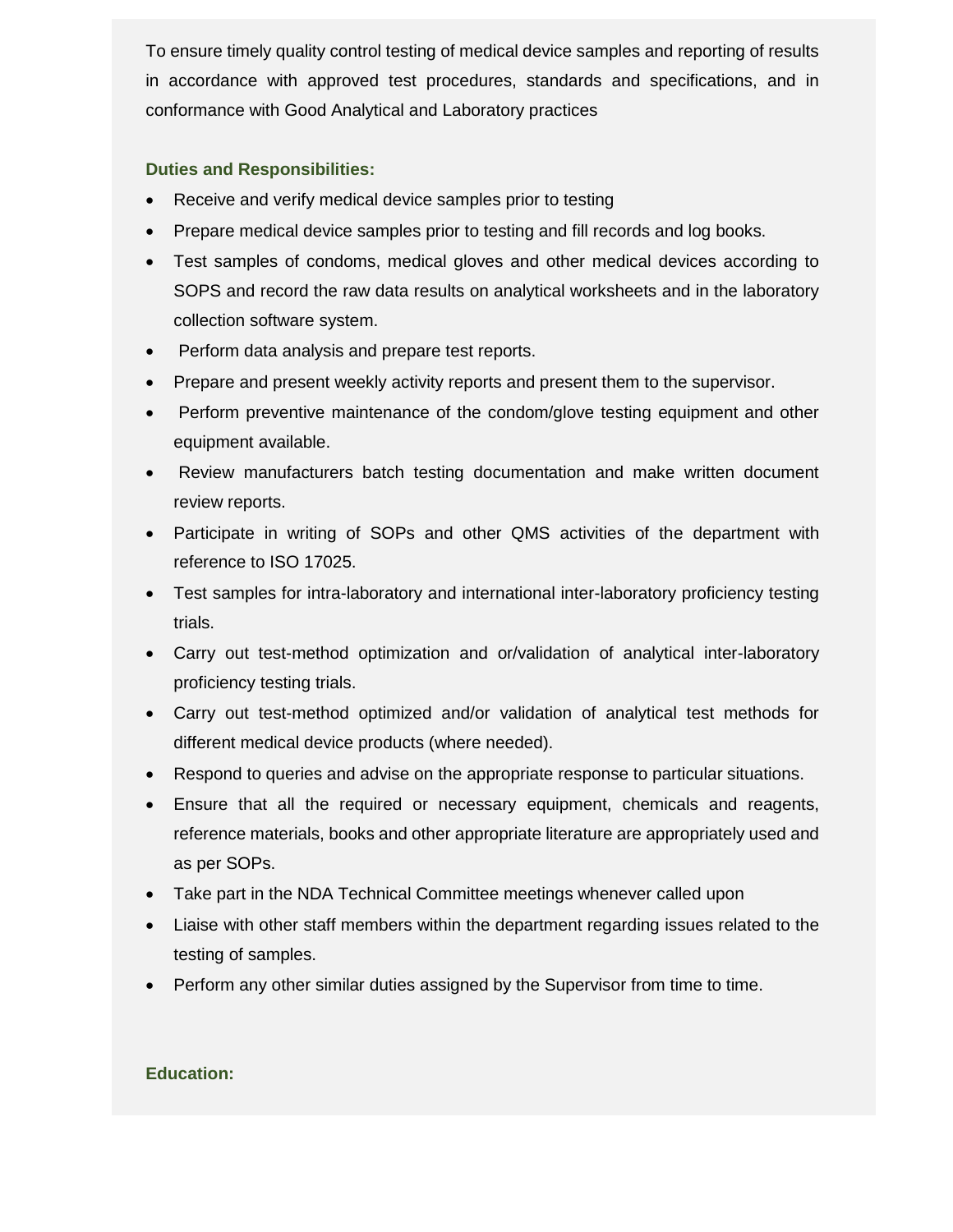- Minimum of an Ordinary Diploma in Science Laboratory Technology (Chemistry or Physics)
- Experience in testing of medical devices e.g Male latex condoms, medical surgical gloves, examination gloves is an advantage.

### **Key Competencies:**

- Good analytical and reporting skills
- High integrity
- Pays attention to details
- Must be able to work as a team
- Ability to work with minimum supervision
- Good communication skills and fluent in English language.

## **20. Head Procurement**

| Vacancies:             | <b>One (1)</b>                           |
|------------------------|------------------------------------------|
| Directorate:           | Office of the Secretary to the Authority |
| <b>Reports to:</b>     | Secretary to the Authority               |
| <b>Direct reports:</b> | <b>Procurement Officers</b>              |
| <b>Salary scale:</b>   | NDA C                                    |
| Location:              | Head Office.                             |

### **Job Purpose:**

Head the procurement and disposal department to effectively procure goods,services and works in line with the PPDA Act & Regulations.

- Manage the Procurement and Disposal department by formulating short and long term Work Plans and supervises the implementation of such plans in line with the PPDA Act, Regulations, Guidelines and NDA procurement plan
- Advise the Secretary to the Authority on all matters relating to procurement and disposal of assets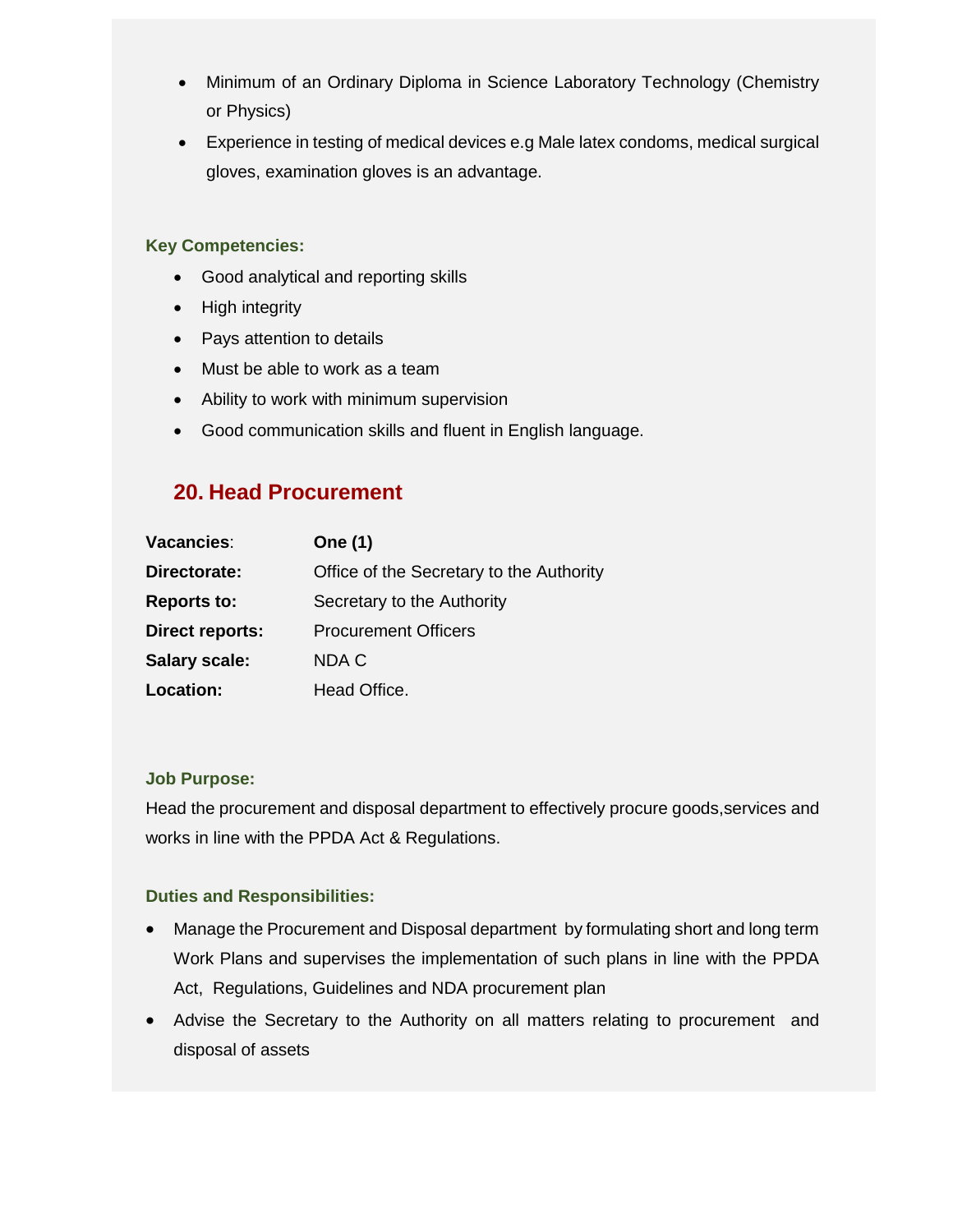- Prepare procurement plans, budgets and control the resources of the department
- Prepare periodic reports to the Contracts Committee & Accounting Officer
- Liaise with PPDA on all matters of procurement and disposal including filing monthly procurement reports
- To coordinate the development of the budget for the Department and ensure effective budget management with the objective of cost saving
- To ensure that processes, systems and procedures needed for quality enhancement of the services offered by the Department are established and implemented
- To be responsible for the identification and minimization of risks to minimize negative impact on the operations of the Department in particular and NDA in general
- Evaluate all procurement requirements and recommend the most appropriate procurement procedures
- Track performance of all supply contracts, ensuring contract managers file regular reports and confirm delivery of goods/services.
- Establish and implement performance monitoring system for all suppliers and provide timely updates.
- Prepare draft bidding documents, requests for proposal, issue, receipt, opening and review evaluation reports for procurement of goods, and services
- Conduct training for members of the Contracts and Evaluation Committees and user departments on basic procurement principles and contract management, whenever necessary
- Oversee development and implementation of standardized procurement management policies, regulations and procedures across NDA and ensure they are regularly updated
- Oversee the boarding off and disposal of assets in consultation with user directorates/ departments in accordance with NDA's guidelines and PPDA regulations.
- Undertake any other responsibilities, tasks or activities as may be assigned from time to time.

- Minimum of a Bachelor's degree in procurement and,
- A Master's degree majoring in Procurement
- CIPS full membership professional qualification is a MUST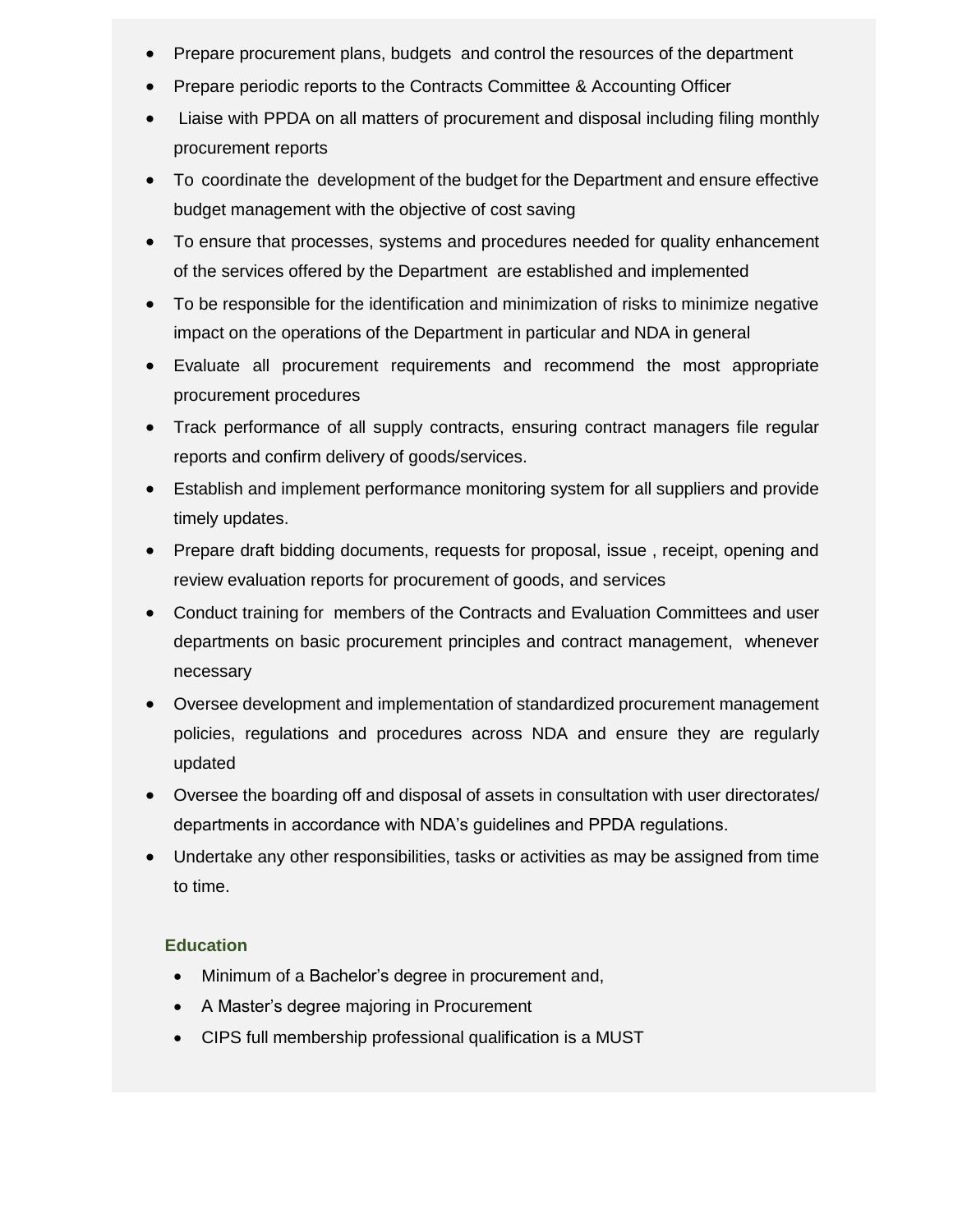### **Experience**

 A minimum of ten (10) years working experience, five (5) of which should have been as a manager or at senior management position in reputable organization.

### **Key Competencies**

- Strong problem-solving and process improvement skills are imperative.
- Should have knowledge of, and experience with the PPDA Act and regulations;
- Should demonstrate experience in planning and implementing procurements;
- High integrity and strong interpersonal skills, good communication skills and be self-driven;
- Flexible and able to respond effectively to unforeseen workplace circumstances;
- High maturity of character with high levels of confidentiality;
- Excellent analytical skills, good oral and written skills ;
- Knowledge and experience using specialized procurement packages.

## **21. Manager Public Relations**

| Vacancies:             | <b>One (1)</b>                           |
|------------------------|------------------------------------------|
| Directorate:           | Office of the Secretary to the Authority |
| <b>Reports to:</b>     | Secretary to the Authority               |
| <b>Direct reports:</b> | <b>Public Relations Officer</b>          |
| <b>Salary scale:</b>   | NDA D                                    |
| <b>Location:</b>       | Head Office.                             |

### **Job Purpose:**

To continuously enhance and protect NDA with an unwavering focus on building and maintaining NDA's reputation and image.

- Manage the Public Relations Unit by formulating short and long term Public relations and Communication strategies and supervise implementation of such plans
- Increase public awareness of NDA's vision and strategies, value propositions and develop NDA's corporate image and identity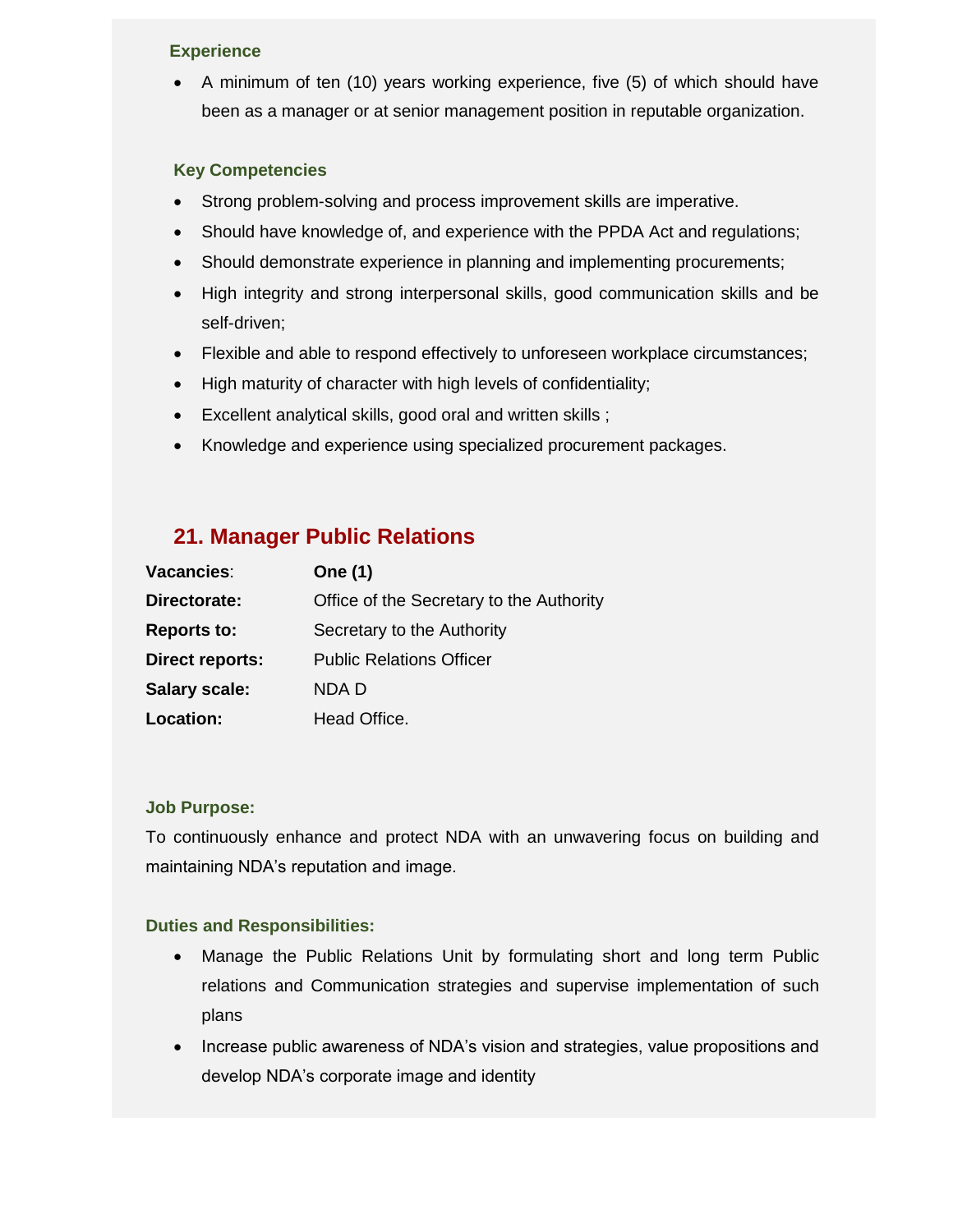- Identify main client groups and audiences and determine the best way to reach them
- Monitor, track and advise on all NDA / medicines regulatory news related articles and releases.
- Grow and manage NDA's social media content
- Monitor stakeholder dialogue and feedback, synthesize and make recommendations for action
- Establish and maintain relationships with key media outlets.
- Assist in managing crisis communications related to NDA's regulatory mandate.
- Develop, review and implement communication and public relations policy, guidelines and SOPs
- Prepare periodic reports outlining the performance of the unit
- Undertake any other responsibilities, tasks or activities as may be assigned from time to time.

- Minimum of a Bachelor's degree in Mass communication, Public relations, Journalism, Pharmacy, Health Sciences, and
- Master's in Mass communication, Public relations, Public Health, Business Administration

### **Experience**

 A minimum of eight (8) years working experience, five (5) of which should have been as a manager or at senior management position in reputable organization.

### **Key Competencies**

- Excellent written and communication skills;
- Flexible and able to respond effectively to unforeseen workplace circumstances;
- High maturity of character with high levels of confidentiality;
- Knowledge and experience using Computer applications.

# **22. Legal Officer**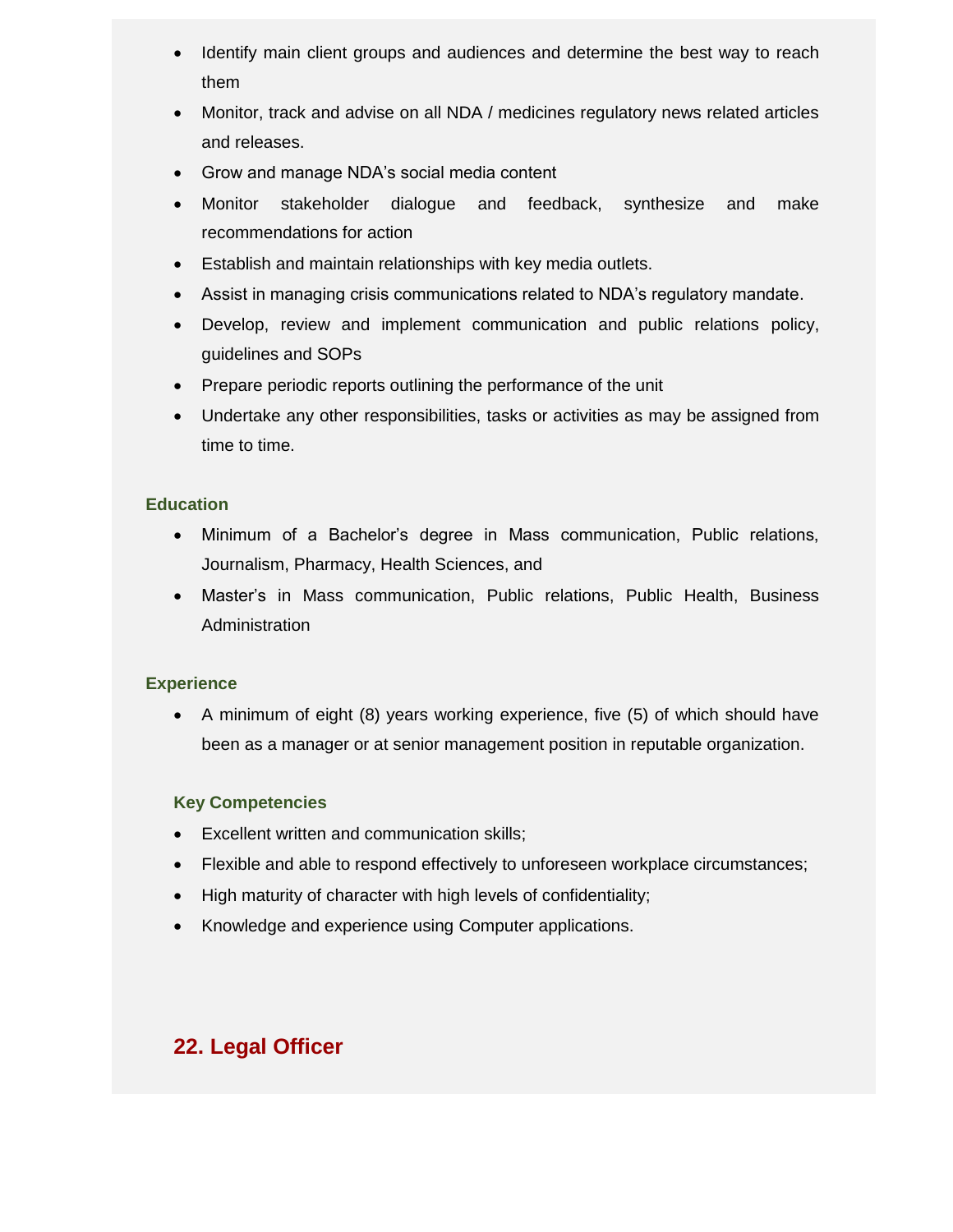| Vacancies:             | <b>One (1)</b>                           |
|------------------------|------------------------------------------|
| Directorate:           | Office of the Secretary to the Authority |
| <b>Reports to:</b>     | <b>Head Legal</b>                        |
| <b>Direct reports:</b> | None                                     |
| <b>Salary scale:</b>   | NDA F                                    |
| Location:              | Head Office.                             |

### **Job Purpose:**

To provide legal services and counsel in the interests of NDA

- Representation of NDA in Courts of Law
- Prosecute cases on behalf of NDA in the Magistrates and High Court of Uganda
- Handle criminal appeals in higher courts of Uganda.
- Conduct legal research
- Prepare committal papers
- Provide input in the development and implementation of enforcement and investigation procedures.
- Provide legal advice in respect of compliance with the National Drug policy and Authority Act.
- Guide and provide legal advice to staff in other directorates and departments on the operationalization of the NDP/Act.
- Provide advice in respect of other legal corporate matters and ensuring compliance with other Laws of Uganda.
- Participate in the review of existing legislation governing the operations of NDA and advise on areas for amendment.
- Drafting legal documents and other legal correspondences.
- Participate in workshops, seminars and retreats as required or requested, for capacity building and information sharing with stakeholders and relevant partners.
- Participate in quarterly and annual performance/management review meetings to report on progress on planned activities and guide management decisions for continual improvement.
- Contribute to the good image of NDA to its internal and external publics and to foster operation and understanding with other national and international bodies.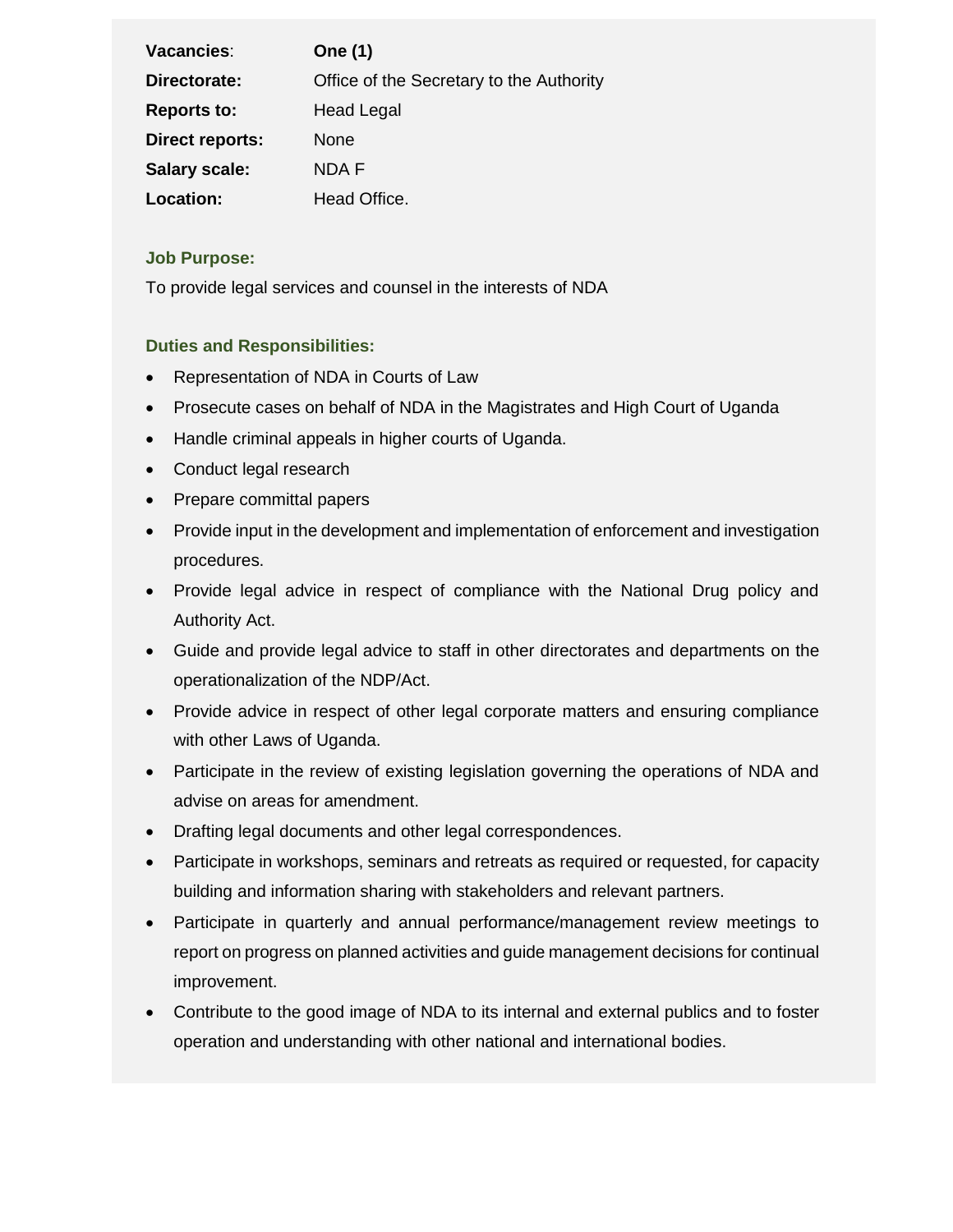• Perform any other duties assigned by the supervisor from time to time.

### **Education**

- Minimum of a Bachelor's Degree in Law (LLB) from a recognized University.
- Post Graduate Diploma in legal Practice from Law Development Centre.
- A valid Practicing Certificate

#### **Experience**

Three years' experience in similar position in a reputable organization

#### **Competences**

- Good analytical, reporting and communication skills.
- High personal integrity
- Good interpersonal skills
- Excellent legal drafting skills

## **23. Internal Auditor**

| Vacancies:             | <b>One (1)</b>             |
|------------------------|----------------------------|
| Department:            | <b>Internal Auditor</b>    |
| <b>Reports to:</b>     | <b>Head Internal Audit</b> |
| <b>Direct reports:</b> | None                       |
| <b>Salary scale:</b>   | NDA F                      |
| Location:              | <b>Head Office</b>         |

#### **Job Purpose:**

 To assist the Head Internal Audit in the process of continuous appraisal and review to provide independent assurance that risk management, governance and **internal** control processes are operating effectively.

#### **Duties and Responsibilities:**

 Conduct compliance audits and reviews to ensure adherence to relevant laws, statutes, administrative and financial procedures including verification of records for accuracy and reliability in accordance with prescribed audit standards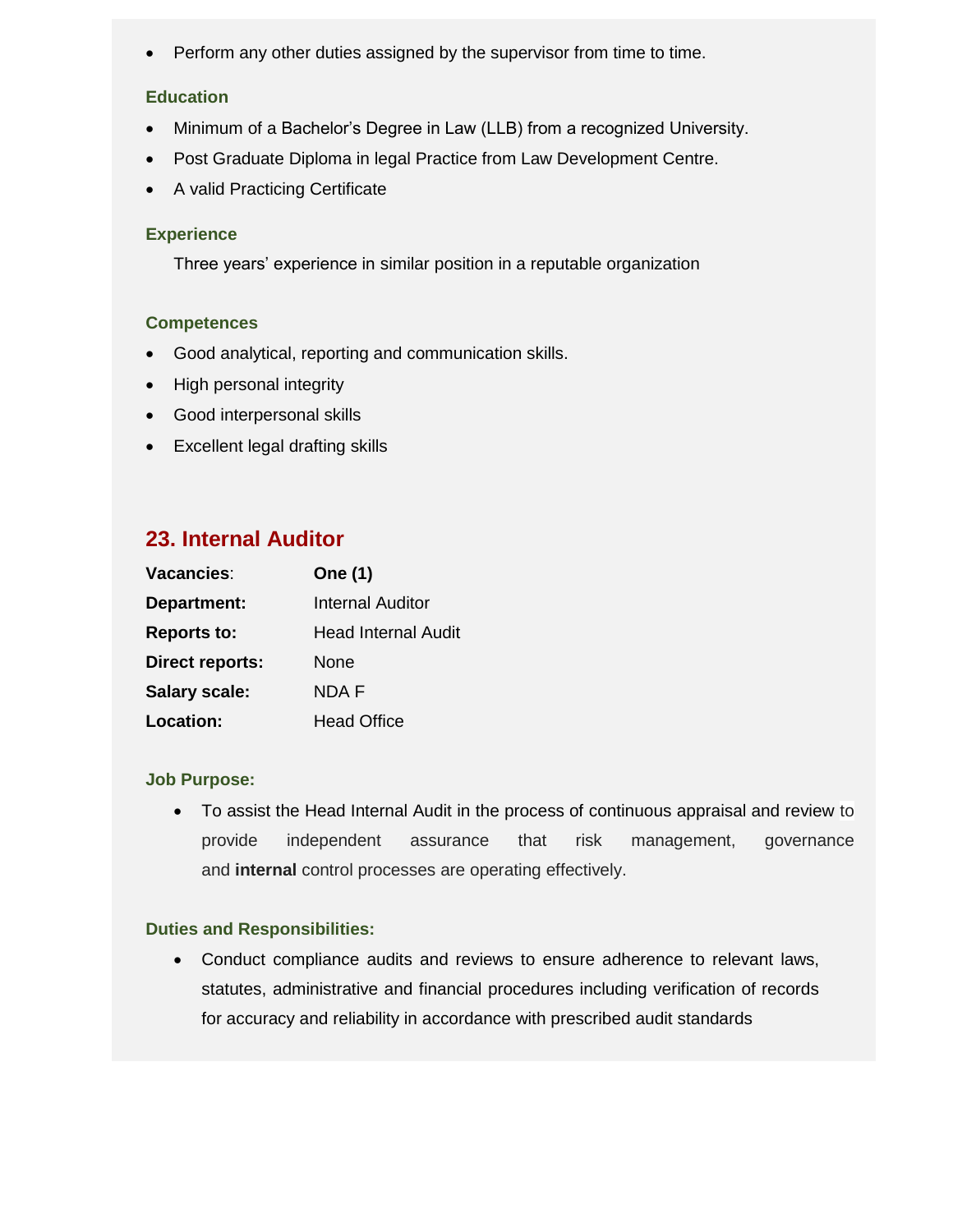- Assure that referral of matters and issues which arise from observations are followed up according to the Audit Protocols on a timely basis
- Take part in emergency reviews and investigations in accordance with the NDA Audit guidelines.
- Develop audit work plans for assigned audit engagements and develop audit correction plans in a clear, concise and timely manner including implementable recommendations which have been discussed and agreed upon with the Head of Department
- Follow-up to ensure findings have been responded to and addressed.
- Collect, document and submit observations concerning fraud to the Head of **Department**
- Participate as shall be required in ad hoc reviews and effectiveness evaluations.
- Monitor practice and test controls, compliance with all policies and procedures
- Prepare timely monthly, quarterly, bi annual and annual internal audit reports and present to management
- To carry out any other duties as assigned from time to time by Supervisor.

- Minimum of a Bachelor's Degree in Commerce (Accounting option) or Business Administration (Finance) or its equivalent.
- Qualified Accountant with professional qualifications in ACCA, CPA.

### **Minimum Experience**

 Minimum of three (3) years working experience in auditing in a reputable organisation / firm

### **Key Competencies**

- High sense of integrity and professionalism.
- Great attention to detail
- A strong team player
- Excellent communication and interpersonal skills.
- Computer literacy and proficiency in major accounting packages preferably NAVISION and Microsoft Office applications.

# **24. Court Clerk**